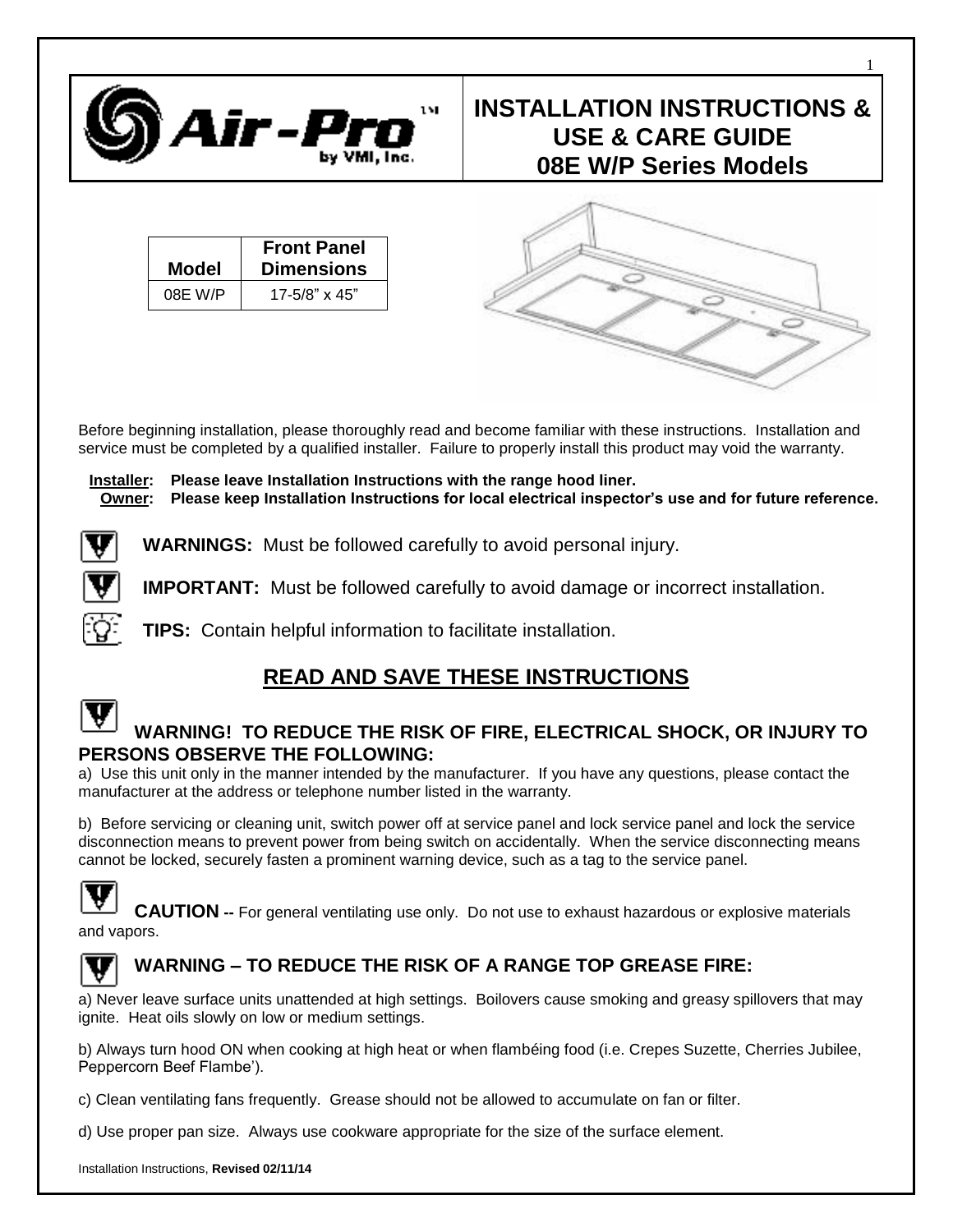# **WARNING! TO REDUCE THE RISK OF INJURY TO PERSONS IN THE EVENT OF A RANGE TOP GREASE FIRE, OBSERVE THE FOLLOWING:**

a) SMOTHER FLAMES with a close-fitting lid, cookie sheet, or metal tray, then turn off the burner. BE CAREFUL TO PREVENT BURNS. If the flames do not go out immediately, EVACUATE AND CALL THE FIRE DEPARTMENT.

- b) NEVER PICK UP A FLAMING PAN—YOU MAY BE BURNED.
- c) DO NOT USE WATER, including wet dishcloths or towels. A violent steam explosion will result.
- d) Use an extinguisher ONLY if:
	- 1. You know you have a Class ABC extinguisher and you already know how to operate it.
	- 2. The fire is small and contained in the area where it started.
	- 3. The fire department is being called.
	- 4. You can fight the fire with your back to an exit.



Recommendations:

- 1. Consult a licensed ventilation contractor or qualified technician for proper installation of exhaust ducting. Locate the cooking area for minimum cross drafts-away from doors and windows, when possible.
- 2. Ducts must be of adequate size and duct runs should be as short as possible. Where turns are necessary, keep turning radius as large and as smooth as possible.
- 3. The ducting must be air tight. Use a minimum of 2 sheet metal screws at every duct joint. Then, seal the duct joints with high quality duct tape.
- 4. Do not use this unit with any solid-state speed control device.
- 5. This unit must be grounded.

# **INSTALLATION INSTRUCTIONS**

### **WARNING – TO REDUCE THE RISK OF FIRE, ELECTRIC SHOCK, OR INJURY TO PERSONS, OBSERVE THE FOLLOWING:**

a) Installation work and electrical wiring must be done by qualified person(s) in accordance with all applicable codes and standards, including fire-rated construction codes and standards.

b) Sufficient air is needed for proper combustion and exhausting of gasses through the flue (chimney) of fuel burning equipment to prevent back drafting. Follow the heating equipment manufacturer's guidelines and safety standards such as those published by the National Fire Protection Association (NFPA) and the American Society for Heating, Refrigeration and Air Conditioning Engineers (ASHRAE) and the local code authorities.

c) When cutting or drilling into wall or ceiling, do not damage electrical wiring and other hidden utilities.

d) Ducted fans must always be vented to the outdoors.

## **WARNING -- TO REDUCE THE RISK OF FIRE, USE ONLY METAL DUCTWORK.**

**CAUTION –** To reduce the risk of fire and to properly exhaust air, be sure to duct air outside – Do not vent exhaust air into spaces with in walls or ceilings or into attics, crawl spaces, or garages.

#### **CONTENTS:**

- Part 1 Preparation
- Part 2 Range Hood Mounting
- Part 3 Planning the Installation
- Part 4 Securing the Liner
- Part 5 Use & Care
- Part 6 Electrical Connection (Copy to Electrician)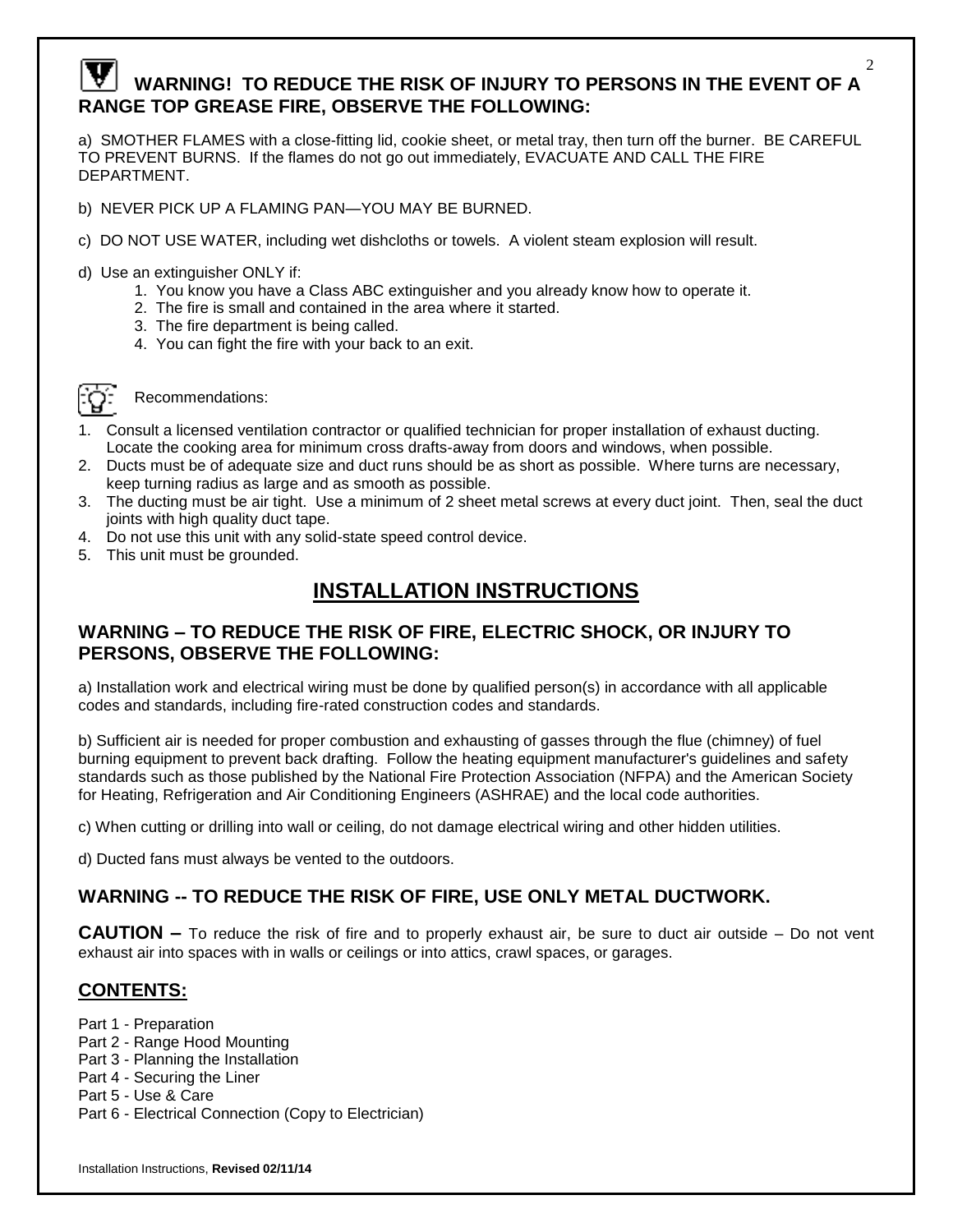#### **PART 1 Preparation**

The following method is the standard installation. There may be some different cases depending on the structure where the mounting bracket is placed or the shape and mounting condition of the wood hood. In such a case, please arrange best possible way according to the condition of the place where the range hood is being installed.



# **WARNING!**

• If the range hood is not installed properly, it could become detached and fall.

• Ensure that the metal duct does not touch other metal/housing materials, otherwise fire or electric shock could result.

This range hood is designed to discharge upward from the unit, but may vent horizontal above the unit. For vertical discharge, run duct work between the hood location and roof cap location.

To get the best result, use a minimum number of transitions and elbows. Be sure to attach a roof/wall cap to avoid rain from entering the exhaust duct.



• The liner shape illustrated in this installation manual is only for reference.

• When the liner is installed in the wooden hood, the inside of the wooden hood placed above the cooking surface must be fully covered by the metal barrier including bottom edges. Select a suitable liner and metal barrier according to the size and shape of the wooden hood and install properly.

• The liner should be installed tightly. If the liner installation is not correct, the range hood unit may become detached and fall.

#### Installation Instructions, **Revised 02/11/14**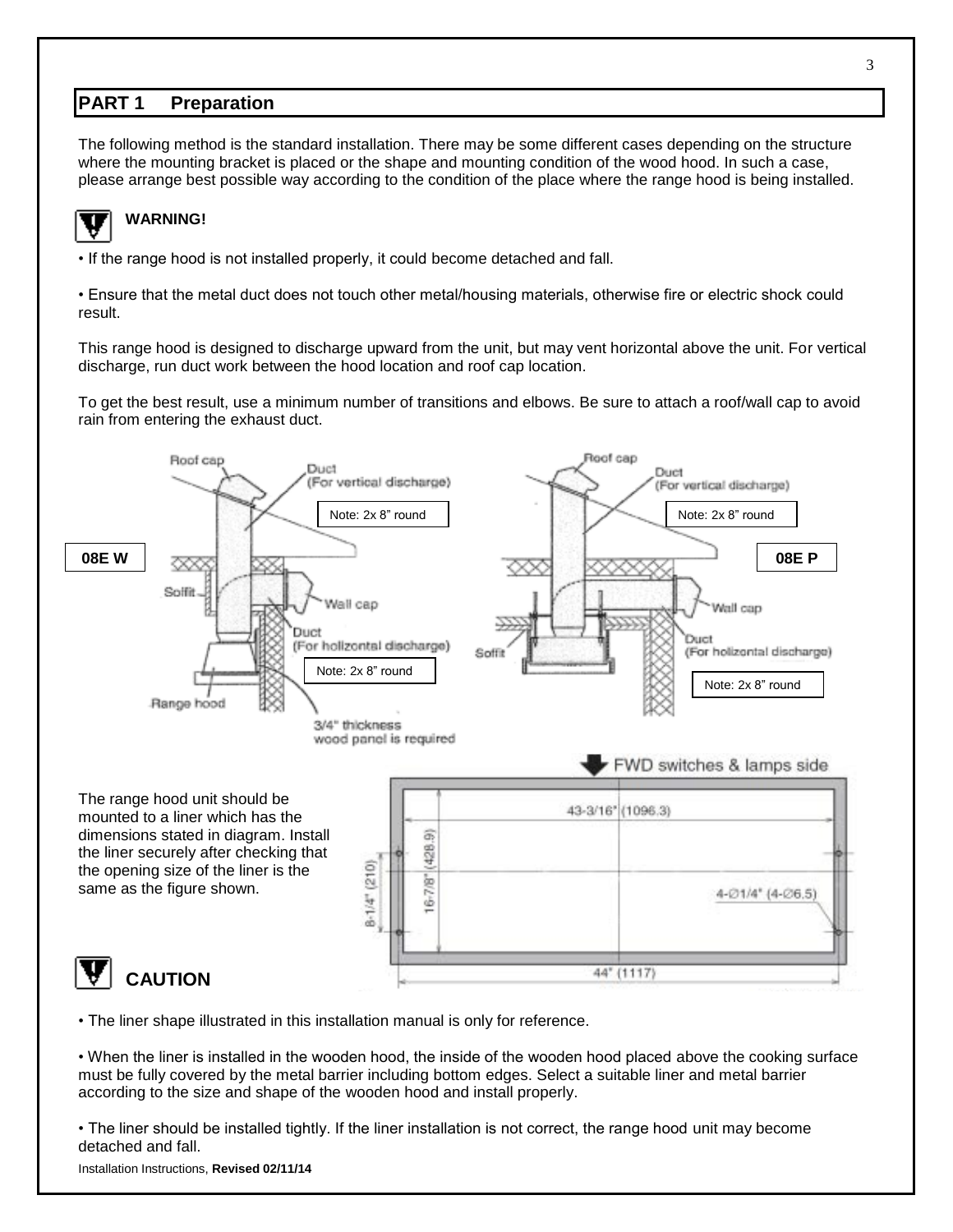### **PART 2 Range Hood Mounting**



*Important Installation Note*

#### **Removal of the front panel**

Before removing the stainless steel front panel on the unit, you must first remove the aluminum knob on the dimmer switch. This is accomplished by loosening the set screw located on the side of the knob, by means of an allen wrench (not supplied). Loosen the set screw slowly, until you can slide the knob off the shaft of the switch.

Proceed in removing the screws that hold up the front panel. Hold the front panel in place as you loosen the screws so that the front panel does not fall onto the cook top.

When putting back on the front panel and aluminum knob, DO NOT over tighten the set screw as this can cause damage to the threads in the knob.

#### **Mounting procedure for 08E W (Wall Mounting)**

Before mounting, make sure that a wood panel for mounting the range hood is fixed on the wall where the range hood is installed.

#### *Note:*

*If no wood panel is found on the wall, be sure to prepare one referring to the figure.*



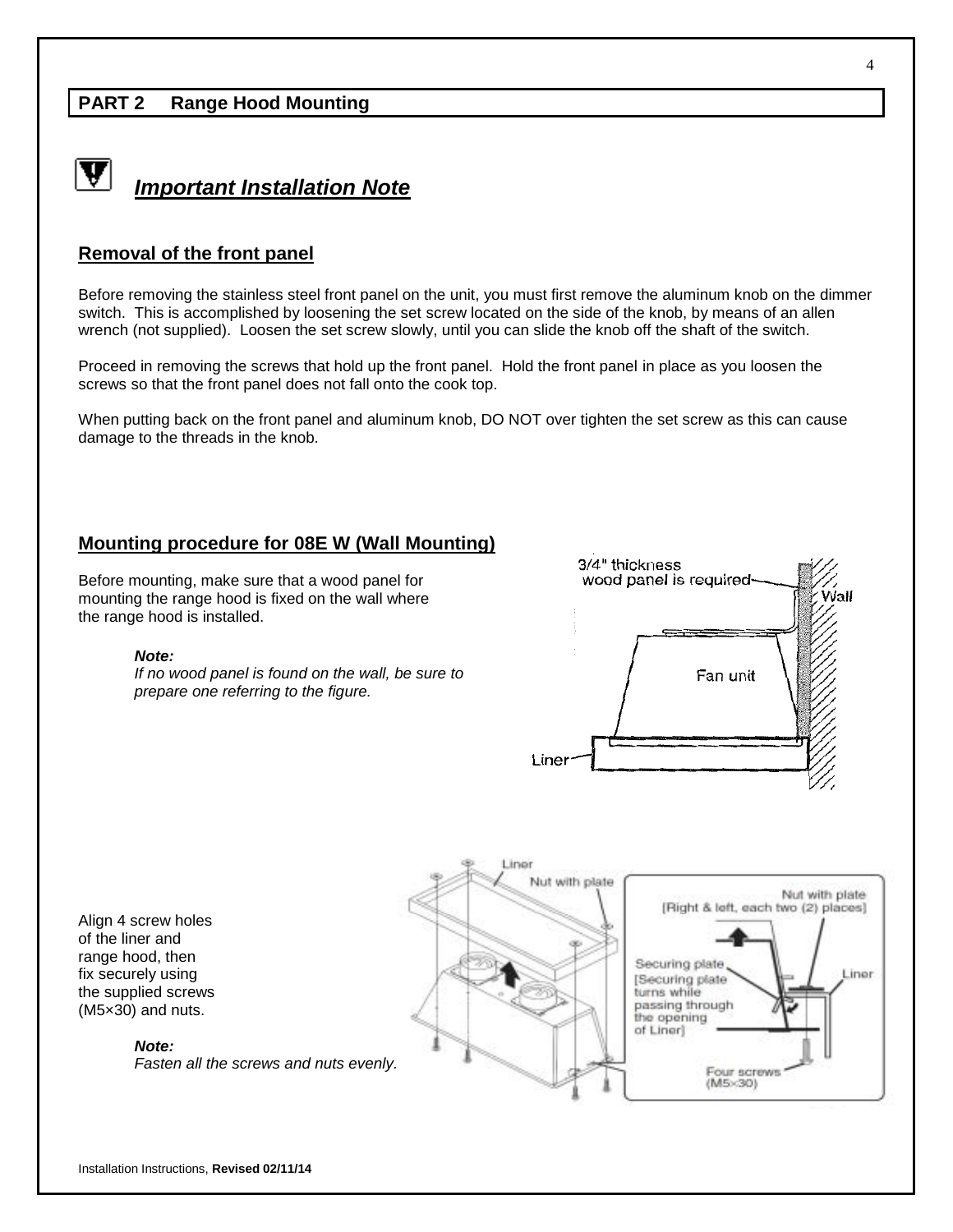Fix the supplied hanging brackets on the body firmly.

 $2^{n}(5)$ 

**MiHHHHHHH** 

Insert the washer-head wood screws (M5.1×45) (not supplied) into the mounting wall to align with bracket keyhole (left and right). Allow about 5mm between the screwheads and wall for mounting the range hood.

Hook the temporary fixing holes of the hanging bracket on the washer-head wood screws prepared in previous step, and tighten the screw

#### *Note:*

*Insert tight the exhaust pipe unit into the duct.*

Add 2 screws (M5.1×45) to the holes under the temporary fixing holes and tighten them securely.

Non-flammable tape

Make the duct joint secure and airtight using non-flammable tape such as aluminum tape, etc. (not supplied)

Installation Instructions, **Revised 02/11/14** 

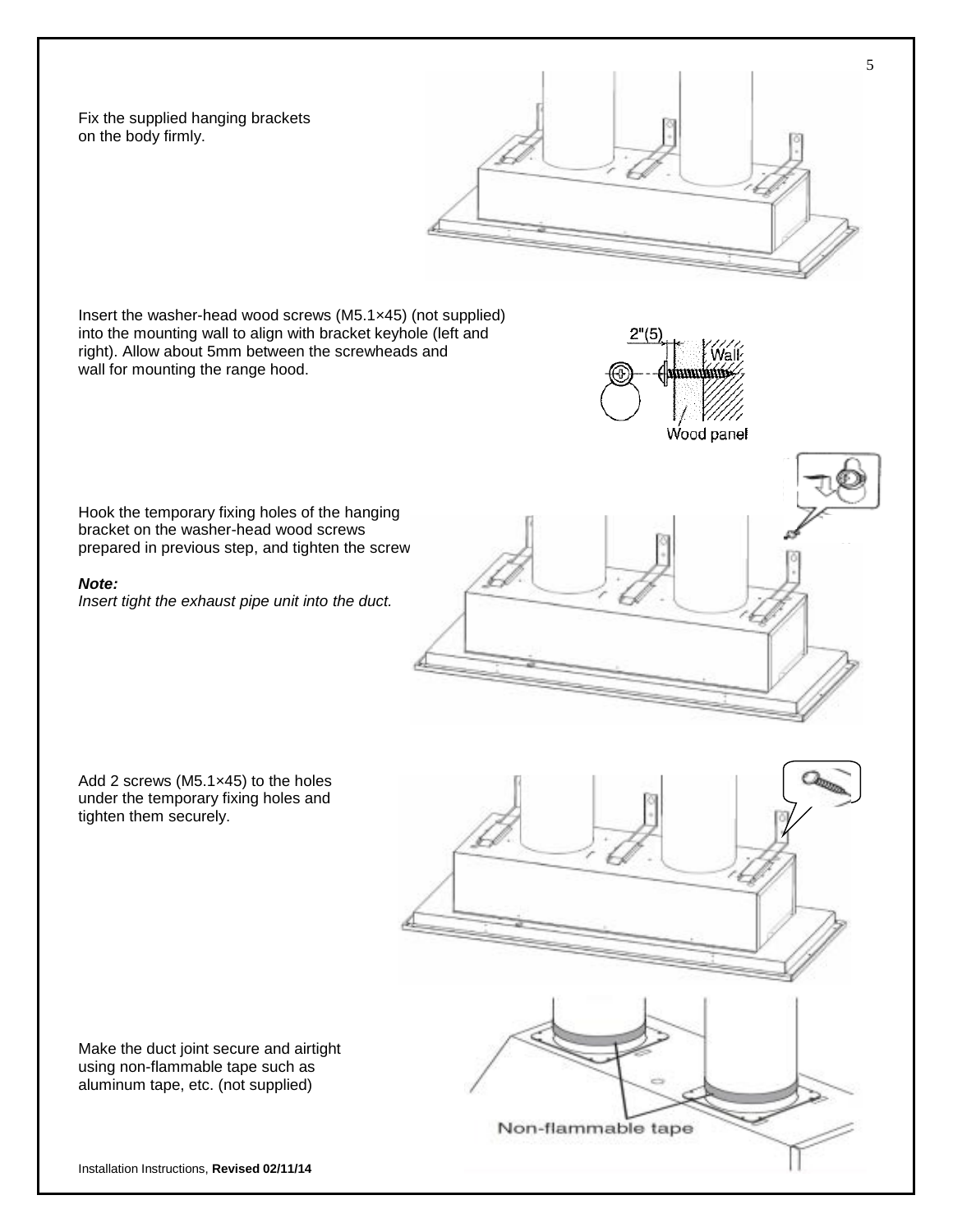# **ATTENTION INSTALLERS**

Mounting brackets for both the wall and island installations are included.

Please refer to accessories for proper mounting bracket for your installation.

Wall Mount uses the three L-Shaped hanging brackets. (Discard the large rectangular mounting bracket.)

Island Mount uses the large rectangular mounting bracket. (Discard the three L-Shaped hanging brackets.)

### **Mounting procedure for 08E P (Ceiling Mounting)**

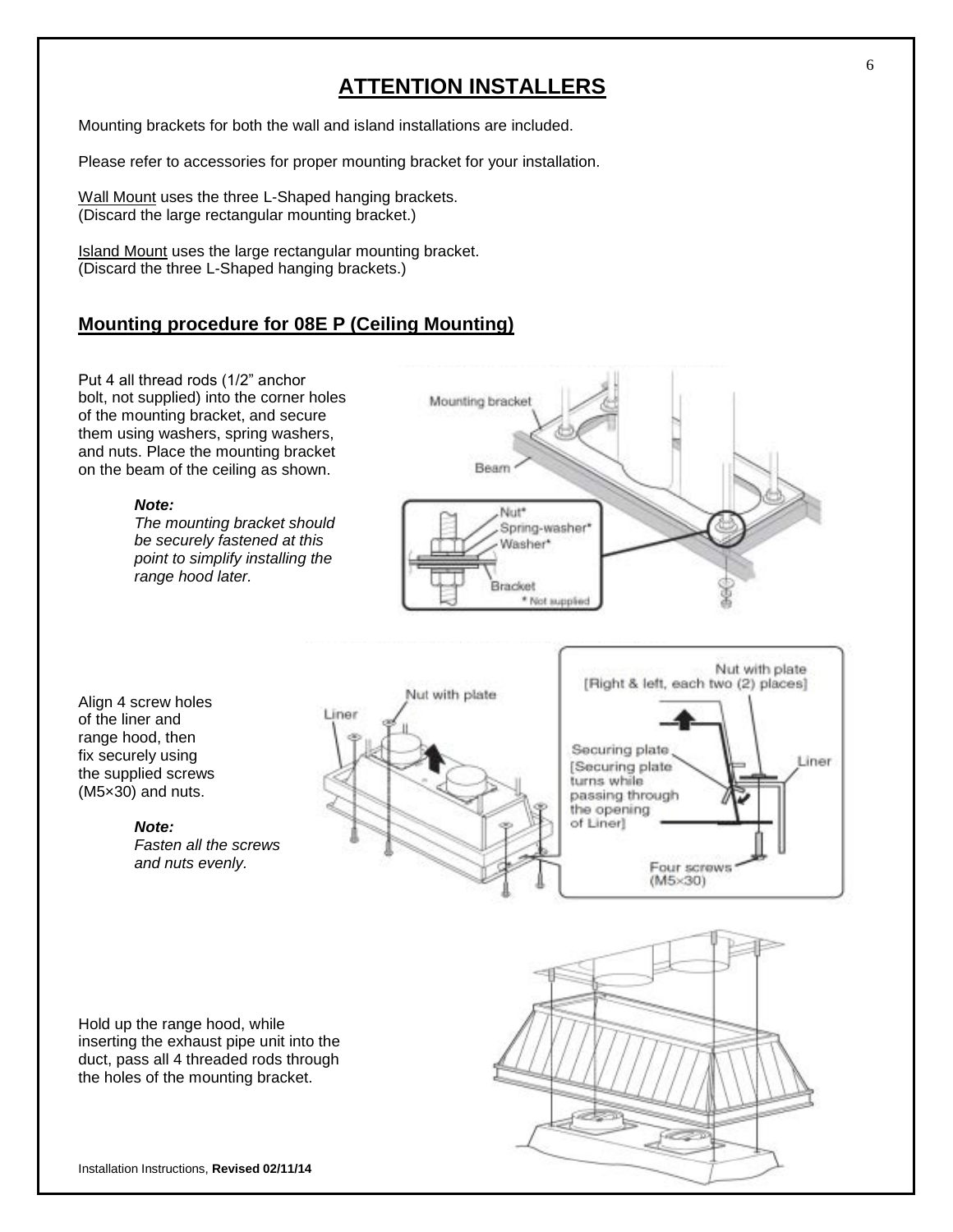

to all 4 threaded rods securely.

Using washers, spring washers, and double nuts, attach the range hood

#### *Note:*

*If taping from the outside is impossible, remove the exhaust pipe unit and insert the duct end to the range hood directly, then make inside taping on the duct end. Be sure to attach a roof/wall cap with damper in this case.*

**ACCESSORIES**

#### **08E W/P**

۵





 $\circledR$ 

Nut with plate IslandMount bracket Screw M4x10 Wall Hanging bracket Screw M4x10 Wall Hanging bracket Four (4) pieces one (1) piece **Four (4) piece one (1) pieces** three (3) pieces **one (4)** pieces three (3) pieces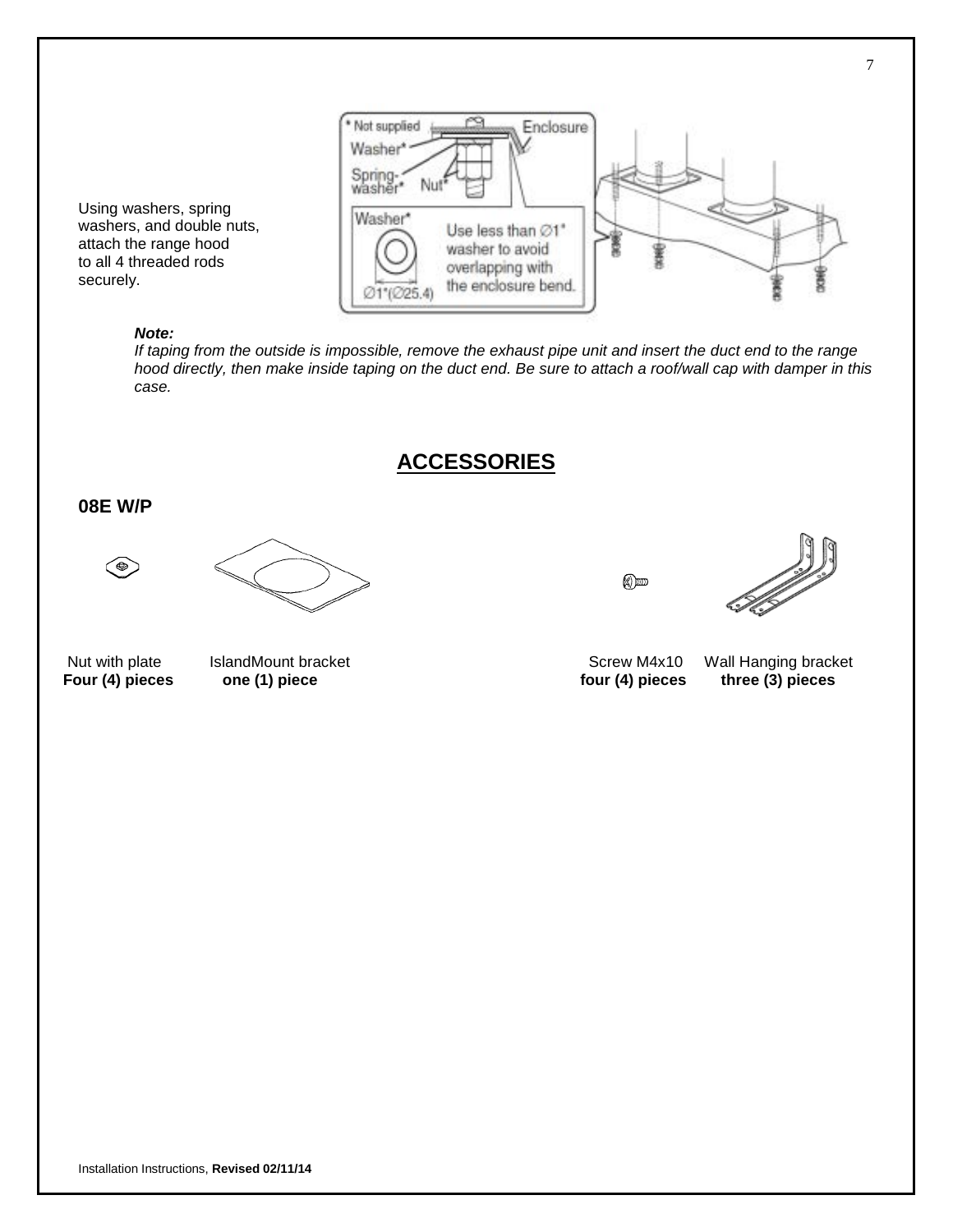# **SPECIFICATION SHEET - 08E W/P**

|                           | 08E W/P VMI, Inc. Blower unit, Individual Specifications Dated January 8, 2014 |
|---------------------------|--------------------------------------------------------------------------------|
| Model:                    | 08E W/P Stainless Steel Front Cover Panel                                      |
| <b>Safety Standards:</b>  | C-UL-US Listed                                                                 |
| <b>Dimensions:</b>        |                                                                                |
| <b>Front Panel:</b>       | 17 7/8" Deep x 45" Wide                                                        |
| <b>Housing Height:</b>    | 9 1/2" High (with Dampers, 10 1/2" High)                                       |
| Weight:                   | 35 lbs                                                                         |
| <b>Rated Voltage:</b>     | 120 Volts                                                                      |
| <b>Rated Frequency:</b>   | 60 Hz                                                                          |
| <b>Air Flow:</b>          | Depends on In-line or Remote Blower CFM                                        |
| <b>Noise Level:</b>       | N/A                                                                            |
| <b>Duct Dimension:</b>    | (2) 8" Round Duct                                                              |
| <b>Exhaust Direction:</b> | Vertical Discharge from top, Horizontal with Elbow                             |
| Installation:             | At 4 places on flange of body, use screws and nut plates for mounting to Liner |
|                           | Wall mount with brackets provided, Island with threaded rod, not provided      |
| <b>Materials:</b>         | Front Cover Panel - 304 Grade Stainless Steel, # 4 Brush Finish                |
|                           | Housing Body - Electro-Galvanized Steel                                        |
|                           | Filters - Aluminum Mesh                                                        |
| Switch:                   | Variable 5 Amp Speed Control                                                   |
| Lighting:                 | (3) 50 Watt MR16-GU10 Halogen Lamps                                            |
| <b>Electrical Wiring:</b> | PVC, 18 AWG                                                                    |
| <b>Accessories:</b>       | Nut Plates with screws, Island Mount Panel & (3) Wall Brackets                 |
| <b>Optional Parts:</b>    | Metal Liners, Rectangular & Custom Sized                                       |
| <b>Manual:</b>            | Installation/Operation Manual                                                  |

Installation Instructions, **Revised 02/11/14**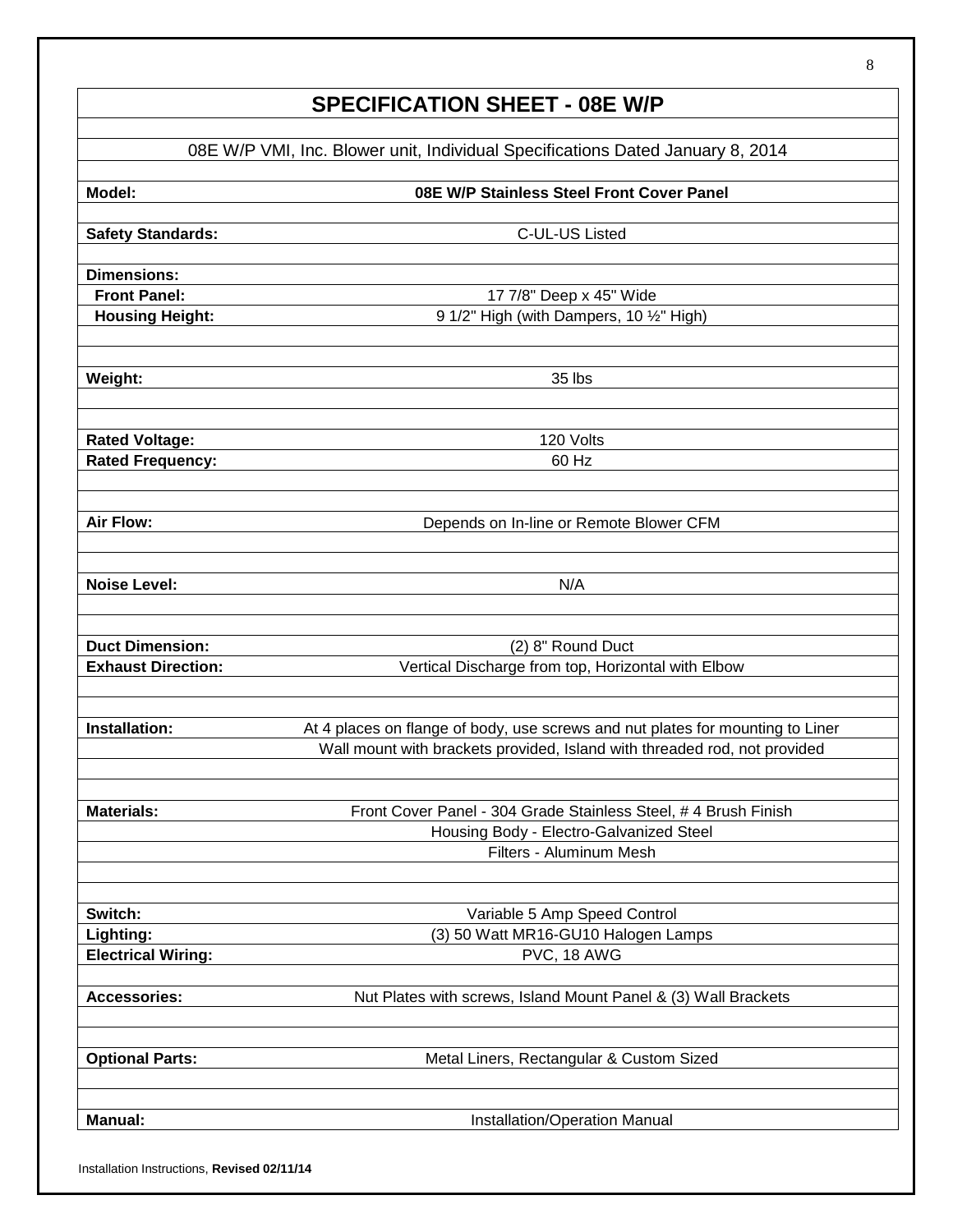### **PART 3 Planning the Installation**

The 08E W/P series ventilation modules are designed for installation inside wood hood canopies. Proper installation of the liner is directly related to the material from which the custom canopy is constructed. A qualified person must complete the installation of this unit. Plan the installation so that all minimum clearances are met or exceeded. Dimensions shown provide minimum clearances, unless otherwise specified. **Important:** You must provide structural framing and tight backing in the areas in which you are securing the liner inside your custom canopy. Failure to do so could distort and damage the liner and void the warranty.

Always install ventilation products with an approved wall or roof cap. Duct performance is improved by using round, smooth metal duct work instead of rectangular. If multiple elbows must be used, ensure that there is a minimum of 24" of straight duct between any two elbows. Avoid "S" or back to back configurations caused by adjacent elbows. Do not rely on duct tape alone to seal duct joints. Use sheet metal screws as required to support the duct.



#### **WARNING!**

**For maximum ventilation performance, the bottom of the hood or liner should be 30 - 36 inches (76.2 - 91.4 cm) above the cooking surface (minimum is 24"). This would typically result in the bottom of the hood being 66 - 72 inches (167.6 - 182.9 cm) above the floor. These dimensions provide for safe and efficient operation of the hood.** *Always observe local building codes.*



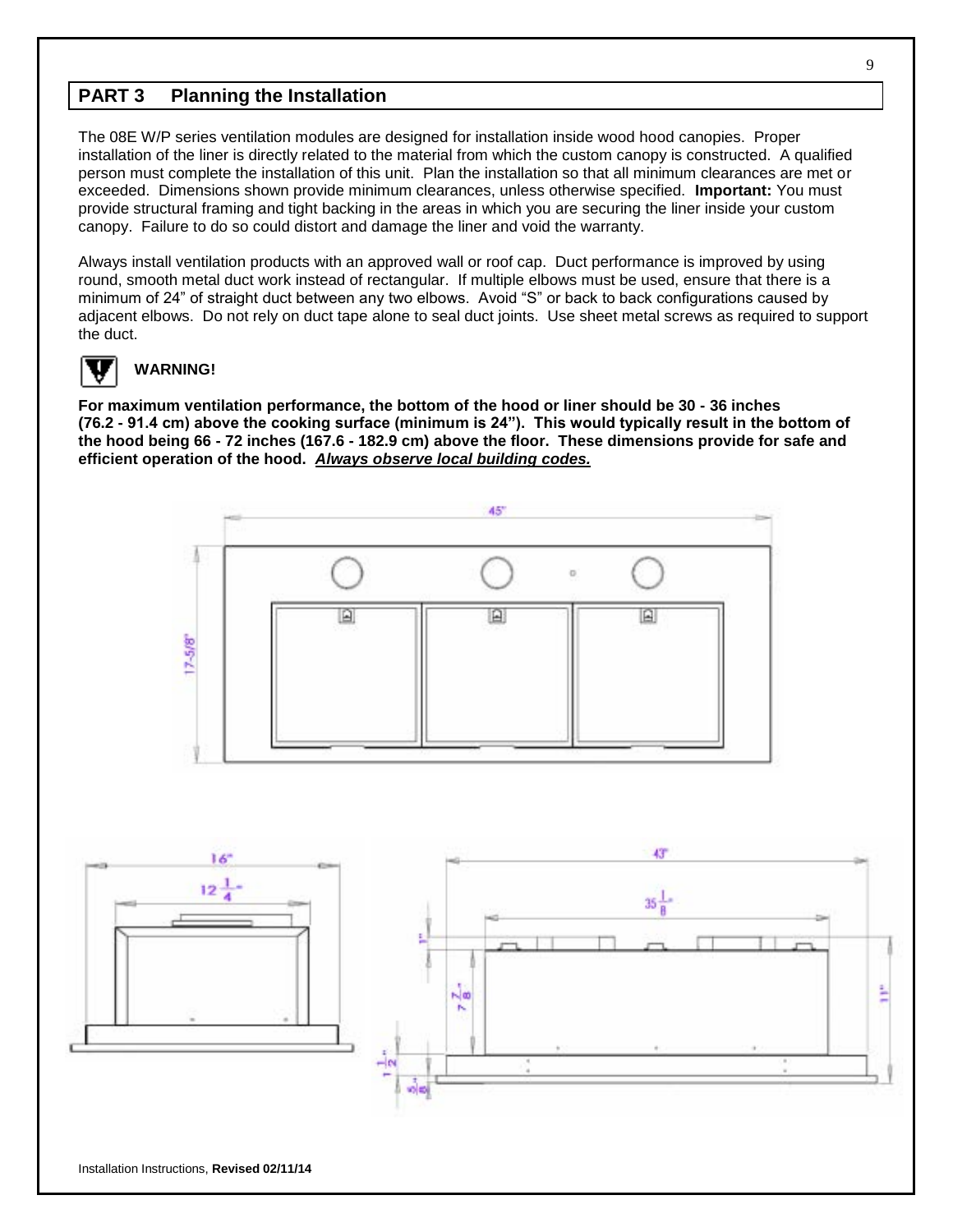

10

#### **PART 4 Securing the Liner**



#### **MOUNTING THE LINER**

#### **Note: Some hoods will have 1/8" thick wood shims installed on all four sides of the inside of the hood and some hoods will not have shims. This is due to design variations.**

Insert the liner into the hood with the bottom of the liner flush with the bottom of the hood. In most cases you should have a friction fit. If the liner does not have a friction fit you can use tape to temporarily hold the liner in place. With the liner in position, drill a 3/32" (0.094) diameter pilot hole 1/8" (0.125) deep in each hole location. Secure the liner to the hood using a #  $8 \times \frac{1}{2}$ " (0.500) pan head wood screw (provided). It is highly recommended the screws be hand driven to reduce the risk of spinning the screws out in the wood.

In the event you have a hood with wood shims and the fit is too tight, simply remove one or more of the shims to get a proper fit.

#### **Note: All the mounting holes should be used to ensure adequate installation.**



#### **CONNECTING TO THE VENT PIPE**

The 08E W/P series ventilation modules come with a metal start collar. Attach the Start Collar to the duct with at least three equally spaced screws. Also apply duct tape, preferably the metal type. Some installations, (where the outside of this portion of the duct is not accessible) will require the metal tape be applied on the *inside* of the duct.

#### **PART 5 Use and Care**



#### **WARNING!**

Do NOT operate the blower / ventilator system without the filters in place, or with dirty, grease laden filters.



#### **OPERATING CONTROLS:**

Always activate the ventilator when using cooking appliances. For best performance, turn on the blower a few minutes before starting to cook to establish an airflow pattern within the room. Adjust the fan speed as needed. The center control adjusts the halogen lights and the right control adjusts the right blower. Left control adjusts the left blower.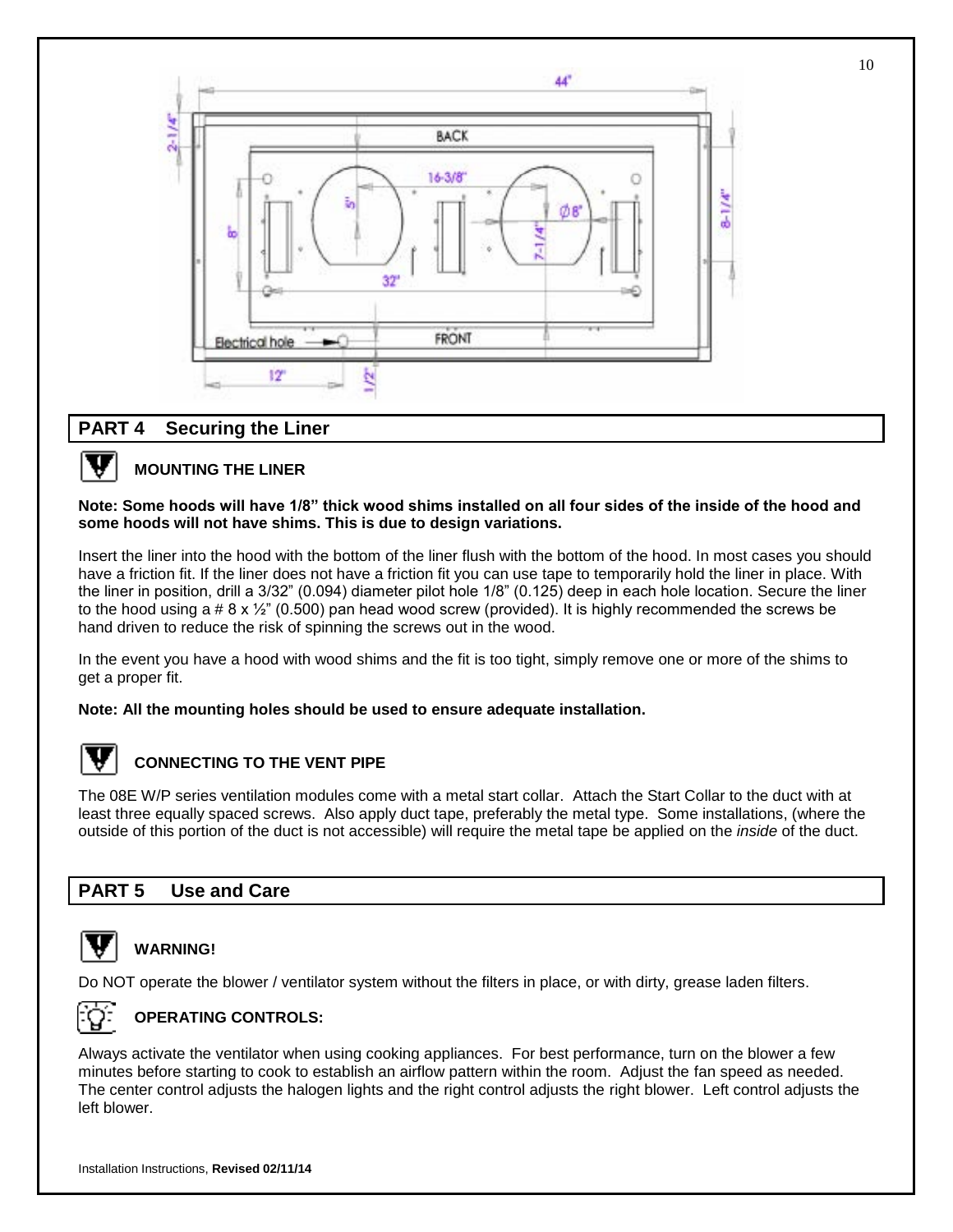

## **ENERGY SAVING TIPS:**

Eliminate air currents in the vicinity by shutting nearby windows and doors, turning off ceiling fans and adjusting the adjacent heating and air conditioning outlets if necessary. Place your largest pans on the rear burners whenever possible. Clean filters and grease laden surfaces often to improve efficiency. Always use lids on cookware to retain heat and moisture. Minimize the amount of liquid used to cook food. Select cookware of proper size, material and construction for the cooking task being performed.



#### **CARE & CLEANING:**

Proper cleaning is necessary to maintain performance and appearance, while also ensuring safe operation. The frequency of cleaning should be according to the type and amount of cooking. Best results will be achieved by cleaning soiled components as soon as possible. Filters must be cleaned regularly. Remove the filter(s) by grasping the D ring on the filter front and pulling gently. Grasp the front of the filter to remove it. To reinstall the filter, place the back edge of the filter into the back filter bracket. Lightly push the filter toward the back of the liner while pressing the front side upwards into place.

The filters may be cleaned by hand washing in hot water using a mild detergent solution or by placing in an automatic dishwasher. Dry the filters before reusing.

**CAUTION: Most common scrubber type pads will scratch the liner.** If a commercially available stainless steel cleaner is used, it is important to read the labels for chlorine compounds. Chlorine is a corrosive substance. If these compounds are present, rinse thoroughly and dry with a soft lint-free cloth. Follow polish manufacturer's instructions. Always wipe stainless steel surfaces with the grain. Never wipe across the grain. After cleaning, reinstall the filters carefully.



#### **HALOGEN LIGHT BULBS:**

Blowers are designed for 50 watt MR16-GU10 Halogen Lamp. They can be purchased at most home or grocery stores, e.g., Lowe's, Home Depot, McCoy's, Menards or Ace True Value.

#### **PART 6 Electrical Connection**  *IMPORTANT: Copy this page and the next page for your electrical installer.*

**WARNING!** Ensure that the power supply is disconnected before proceeding. Verify that the power supply matches the ratings found on the appliance data label before proceeding. The complete appliance must be properly grounded at all times when electrical power is applied. Do not ground the appliance with the neutral (white) house supply wire. A separate ground wire must be utilized. Failure to complete electrical connections properly may result in damaged or non-functional systems. Follow instructions carefully to ensure proper installation.

It is the owner's responsibility to ensure that a qualified person performs the electrical connection of this appliance. The electrical installation, including minimum supply wire size, must comply with the National Electric Code ANSI/NFPA 70-1990 (or latest revision) and local codes and ordinances. A copy of this standard may be obtained from: National Fire Protection Association, 1 Batterymarch Park, Quincy, Massachusetts 02269-9101

**INSTRUCTIONS:** A 15 to 20 amp electrical service is recommended for proper electrical supply. Before determining, calculate amp ratings based on the product label found on the 08E W/P series module. Always observe local building codes. Always use a dedicated circuit. Line load is calculated by adding the amperage of the halogen lights to the rated amperage of the ventilator. If the ventilator is rated in watts rather than amps, divide the watts by 120 and this will give you the amperage rating.

**CAUTION:** The neutral wire (usually white) for the ventilator must connect to the same neutral wire that comes from the electrical panel to the liner.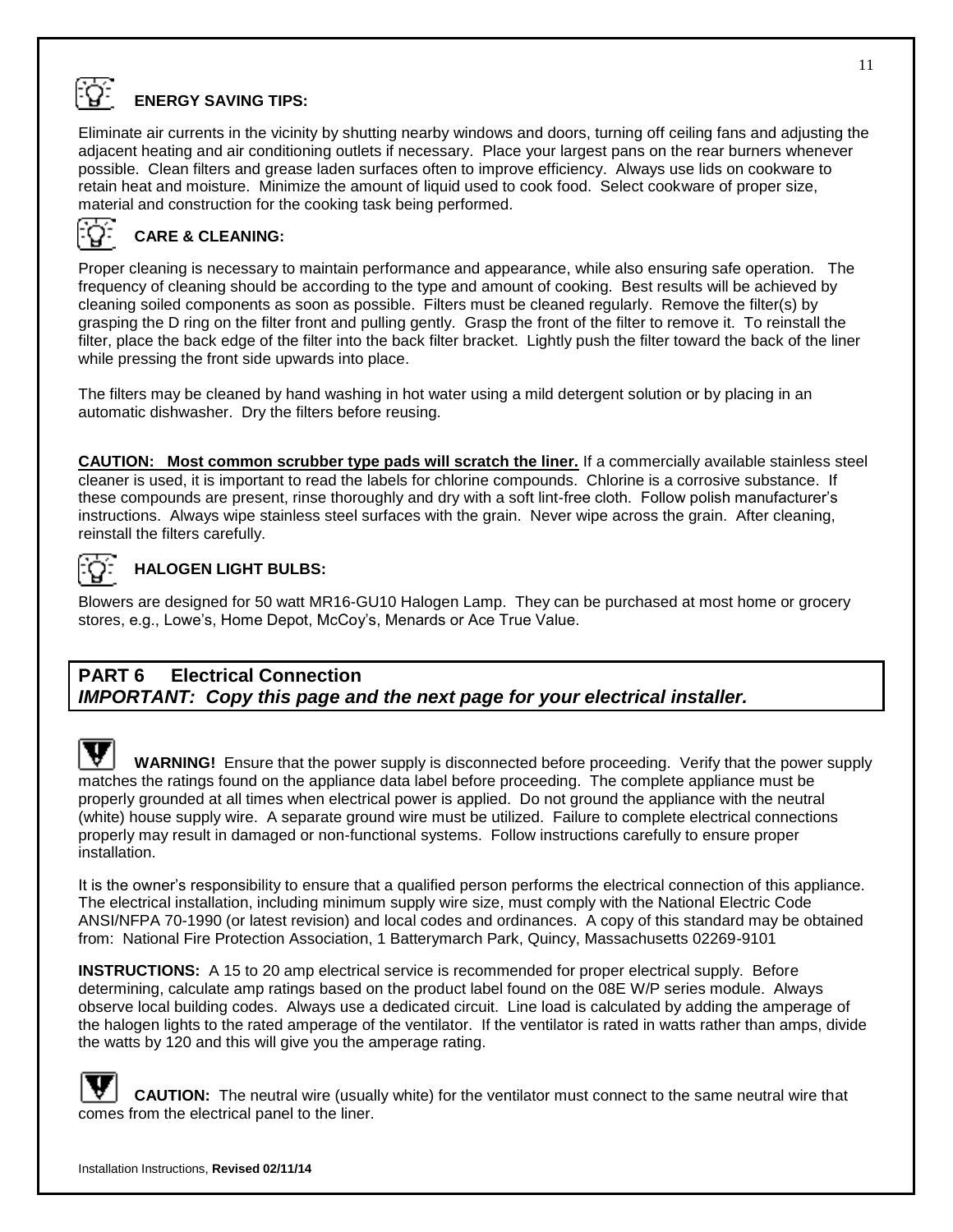## **Factory Installed Variable-Speed Wiring Details**

| <b>Black</b> | 120 volt AC from electrical panel (usually black) |
|--------------|---------------------------------------------------|
| White        | Neutral from electrical panel (white)             |
| Green        | Ground from electrical panel (usually green)      |

# **Wiring Diagram 08E W/P Series Models**



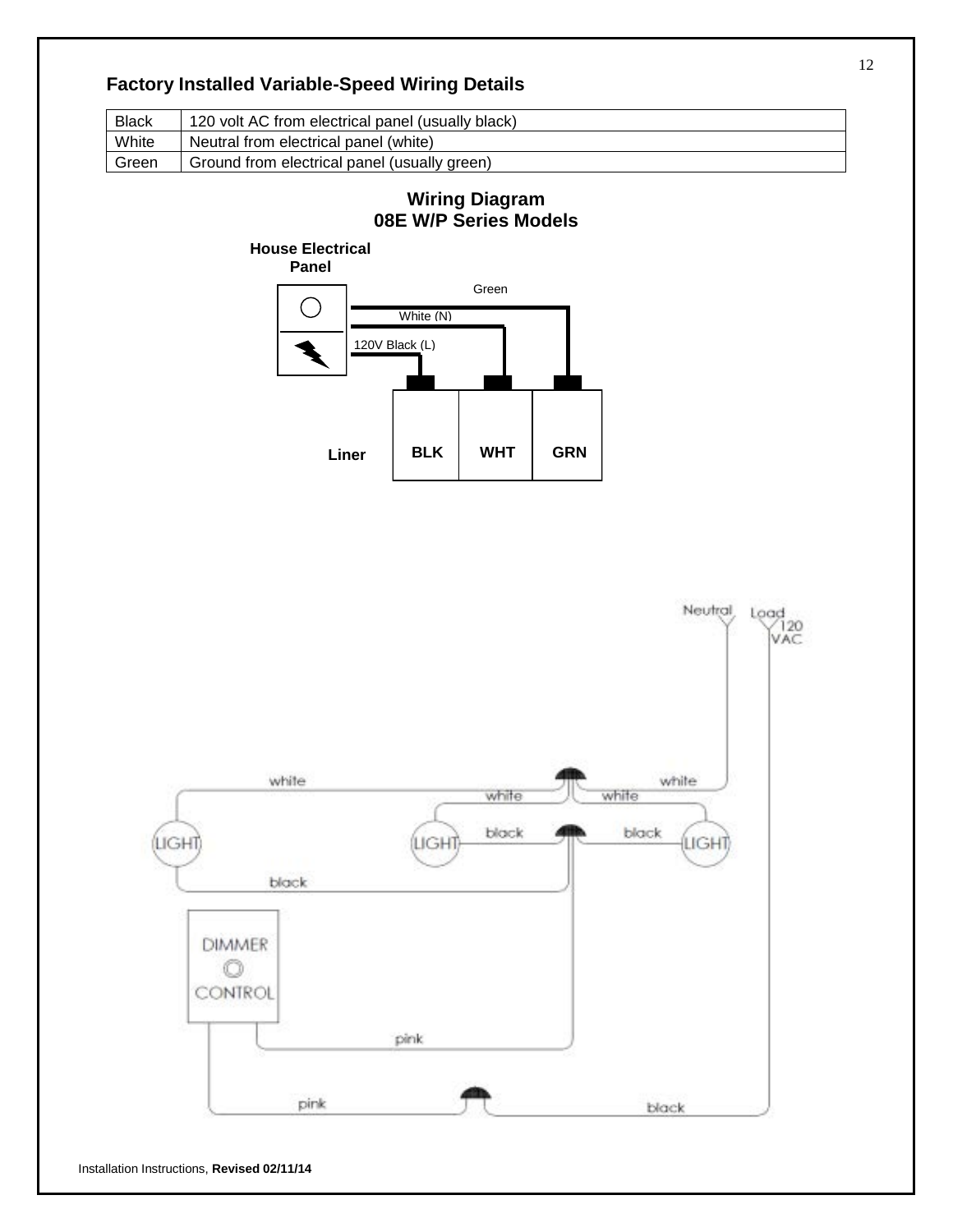

# **WARRANTY**

### **Air-Pro™ Brand Ventilation Products**

#### **What is Covered**

VMI Inc. warrants its **Air-Pro**™ brand products to the original user, to be free of defects in materials and workmanship for three (3) years from the date of purchase.

VMI Inc., at its option, will repair or replace the complete unit or any defective component without charge providing that, if requested, the product or defective component is promptly returned, prepaid to the address below. This warranty may be voided if any unauthorized service, alterations or repairs are made to the product.

#### **What is Not Covered**

- Normal maintenance and service of any product that has been subject to misuse, negligence, accident or installation inconsistent with the recommended installation instructions
- Product used other than for normal in-home use or products used outside of the United States and Canada.
- Damage to the product caused by accident, fire, flood or other acts of God.
- Service calls to educate the customer in the proper use and care of the product, correct faulty installation, change fuses or reset breakers.

VMI Inc. disclaims and excludes any liability for implied warranties or for incidental or consequential damages wherever permitted by law. There are no implied warranties of merchantability or fitness for a particular use or purpose. This warranty gives you specific legal rights and you may also have other rights, which vary from state to state.

#### **For Service**

Rev. 04/13

**If you need service, contact Customer Service at the address or phone number below. Provide the model number, part identification and details of the problem. Proof of purchase must be provided.**



**VMI Inc. P.O. Box 2765 • Redmond, WA 98073 Phone: 206-835-9880 • Fax: 206-835-9876 www.vmi-inc.net**



**VMI, Inc. P.O. Box 2765 Redmond, WA 98073 Toll Free: 1-888-547-9880 Phone: 206-835-9880 \*\*\*\* Fax: 206-835-9876**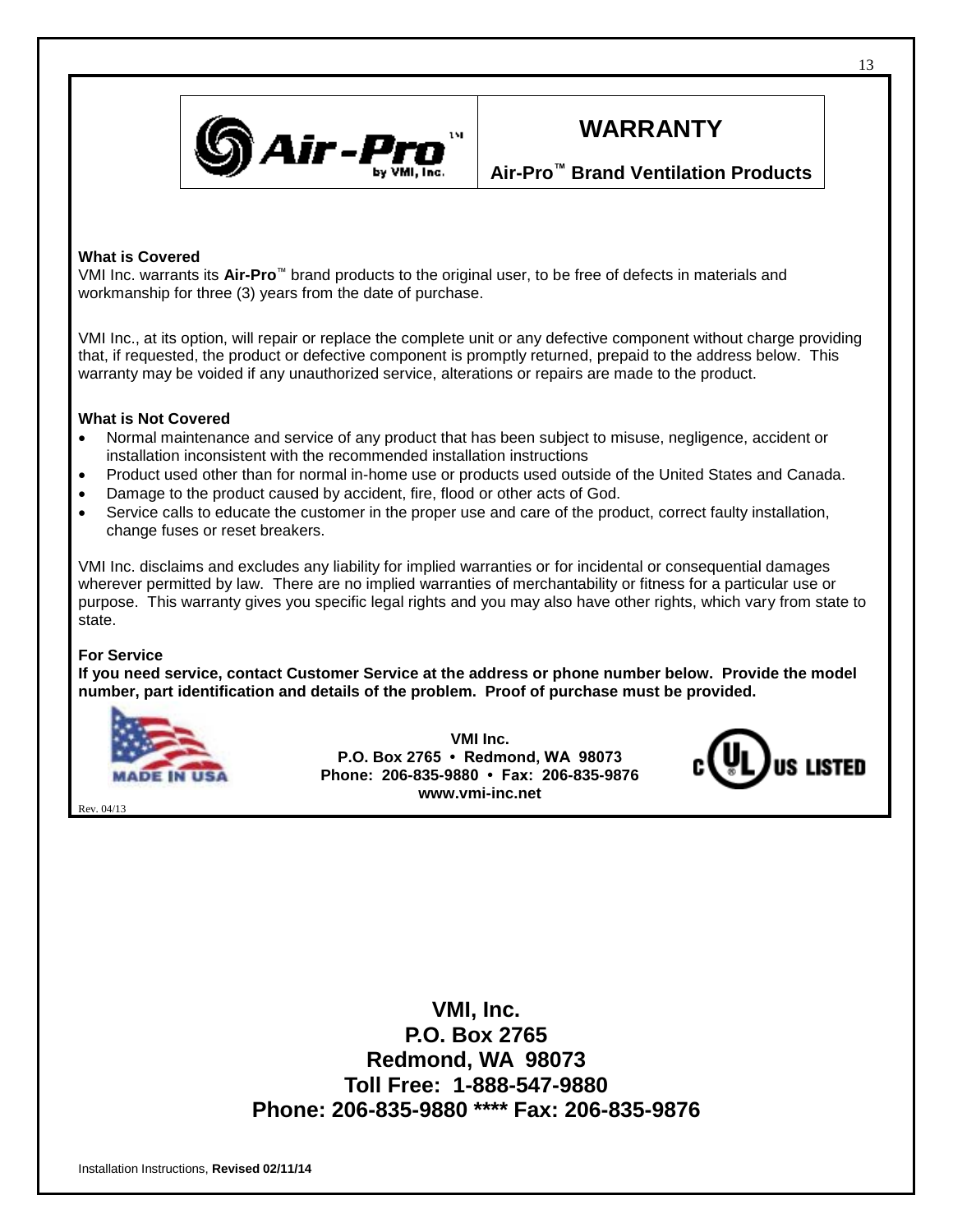

# **Instructions d'Installation et Utilisation de Soins Guide 08E W/P Série Modèles**

| <b>Model</b> | <b>Front Panel</b><br><b>Dimensions</b> |
|--------------|-----------------------------------------|
| 08E W/P      | $17 - 5/8$ " x 45"                      |



**Installaeur:** Veuillez laisser les instructions d'installation avec le revêtement de capot de gamme.

**Propriétaire:** Veuillez garder les instructions d'installation pour utiliser-et de l'inspecteur électrique local pour la future référence.

**AVERTISSEMENTS:** Doit être suivi soigneusement pour éviter le dommage corporel.



**IMPORTANT:** Doit être suivi soigneusement pour éviter les dommages ou l'installation incorrecte.

**TIP:** Contenez l'information utile pour faciliter l'installation.

# **LISEZ ET SAUVEZ CES INSTRUCTIONS**

# **AVERTISSEMENT! POUR RAMENER LE RISQUE DU FEU, LE CHOC É LECTRIQUE, OU LES DOMMAGES AUX PERSONNES OBSERVENT CE QUI SUIT:**

1) Employez cette unité seulement de la façon prévue par le fabricant. Si vous avez n'importe quelles questions, entrez en contact avec svp le fabricant à l'adresse ou au numéro de téléphone énuméré dans la garantie.

2) Avant unité d'entretien ou de nettoyage, commutez la mise hors tension au panneau de service et fermez à clef le panneau de service et fermez à clef les moyens de débranchage de service d'empêcher la puissance d'être commutateur dessus accidentellement. Quand le service déconnectant des moyens ne peut pas être verrouillé, attachez solidement un dispositif d'avertissement en avant, tel qu'une étiquette au panneau de service.

**ATTENTION --** Pour l'usage de aération de général seulement. N'employez pas pour épuiser les matériaux dangereux ou explosifs et les vapeurs.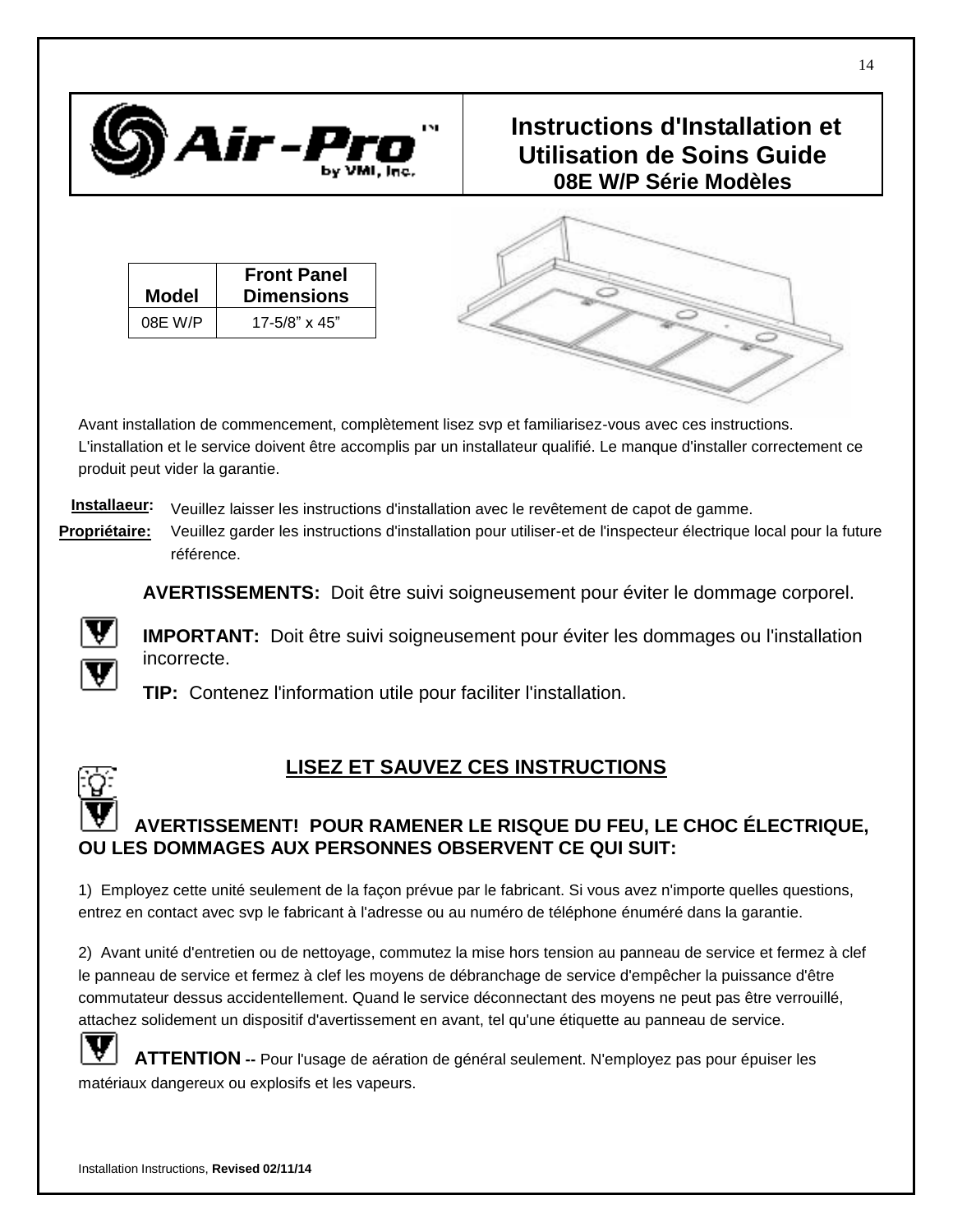# **AVERTISSEMENT – POUR RÉ DUIRE LE RISQUE D'UN FEU DE GRAISSE DE DESSUS DE GAMME :**

1) Ne laissez jamais les unités extérieures sans surveillance aux arrangements élevés. Tabagisme de cause de Boilovers et débordements graisseux qui peuvent mettre à feu. Chauffez les huiles lentement sur de bas ou moyens arrangements.

2) Tournez toujours le capot SUR en faisant cuire à la chaleur élevée ou flambéing à la nourriture (i.e. Crepes Suzette, Cerises Jubilé, boeuf Flambe de grain de poivre).

3) Ventilateurs d'aération propres fréquemment. On ne devrait pas permettre à la graisse de s'accumuler sur le ventilateur ou le filtre.

4) Employez la taille appropriée de casserole. Employez toujours le cookware approprié pour la taille de l'élément extérieur.

## **AVERTISSEMENT! POUR RAMENER LE RISQUE DE DOMMAGES AUX PERSONNES EN CAS D'UN FEU DE GRAISSE DE DESSUS DE GAMME, OBSERVEZ CE QUI SUIT:**

1) É TOUFFEZ LES FLAMMES avec un couvercle, une feuille de biscuit, ou un plateau à tolérances serrées en métal, puis arrêtez le brûleur. FAITES ATTENTION À EMPÊCHER DES BRÜLURES. Si les flammes ne sortent pas immédiatement, É VACUEZ ET APPELEZ LES CORPS DE SAPEURS-POMPIERS.

2) NE PRENEZ JAMAIS UNE CASSEROLE FLAMBOYANTE - VOUS POUVEZ ÊTRE BRÛLÉ.

3) N'EMPLOYEZ PAS L'EAU, y compris les dishclothes ou les serviettes humides. Une explosion violente de vapeur résultera.

4) Utilisez un extincteur SEULEMENT si:

- A. Vous savez que vous faites savoir un extincteur et à vous d'ABC de classe déjà l'actionner.
- B. Le feu est petit et contenu dans le secteur où il a commencé.
- C. Les corps de sapeurs-pompiers s'appellent.
- D. Vous pouvez combattre le feu avec le votre de nouveau à une sortie.



#### **Recommandations:**

1. Consultez un entrepreneur autorisé de ventilation ou avez qualifié le technicien pour l'installation appropriée de la canalisation d'échappement. Localisez le secteur à cuire pour les ébauches-loin en travers minimum des portes et des fenêtres, si possible.

2. Les conduits doivent être de à taille proportionnée et les courses de conduit devraient être aussi courtes comme possible. Là où les tours sont nécessaires, continuez à tourner le rayon aussi grand et aussi lisse comme possible.

3. La canalisation doit être air fortement. Utilisez 2 vis au minimum de tôle à chaque joint de conduit. Puis, scellez les joints de conduit avec la bande de conduit de qualité.

- 4. N'employez pas cette unité avec aucun dispositif de commande à semi-conducteur de vitesse.
- 5. Cette unité doit être fondue.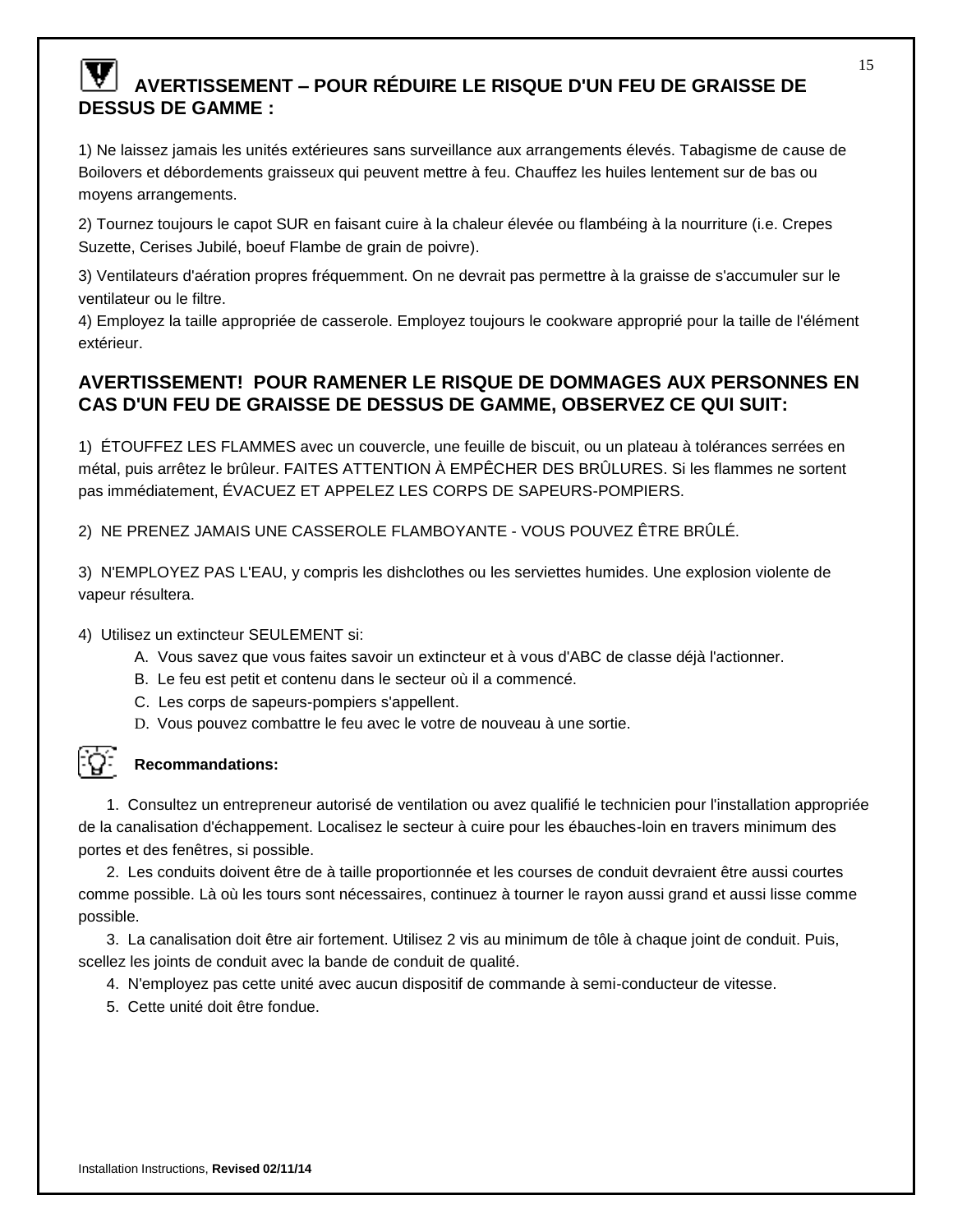# **INSTRUCTIONS D'INSTALLATION**

## **AVERTISSEMENT – POUR RAMENER LE RISQUE DU FEU, LA DÉ CHARGE É LECTRIQUE, OU LES DOMMAGES AUX PERSONNES, OBSERVENT CE QUI SUIT:**

a) Le travail d'installation et le câblage électrique doivent être faits par les personnes qualifiées selon tous les codes et normes applicables, y compris des codes de construction et des normes feu-évalués.

b) Le suffisamment d'air est nécessaire pour la combustion et l'épuisement appropriés des gaz par la conduite de cheminée (cheminée) de l'équipement brûlant de carburant pour empêcher rédiger en arrière. Suivez l'équipement de chauffage manufacturer' ; les directives et les standards de sécurité de s de ce type ont édité par l'association nationale de protection contre les incendies (NFPA) et la société américaine pour le chauffage, les ingénieurs de réfrigération et de climatisation (ASHRAE) et les autorités de code local.

c) Quand la coupure ou le forage dans le mur ou le plafond, n'endommagent pas le câblage électrique et d'autres utilités cachées.

d) Des ventilateurs canalisés doivent toujours être exhalés à l'extérieur.

## **AVERTISSEMENT -- POUR RÉ DUIRE LE RISQUE DU FEU, EMPLOYEZ SEULEMENT LA CANALISATION EN MÉTAL.**

**ATTENTION – Pour réduire le risque du feu et correctement à l'air d'échappement, soyez sûr de canaliser l'extérieur d'air. - N'exhalez pas l'air d'échappement dans les espaces avec dans des murs ou des plafonds ou dans des greniers, des espaces de rampement, ou des garages.**

# **CONTENU:**

- Partie 1 Préparation
- Partie 2 Support de capot de gamme
- Partie 3 Planification de l'installation
- Partie 4 Fixation du revêtement
- Partie 5 Guide de soin d'utiliser-et
- Partie 6 Raccordement électrique (copie à l'électricien)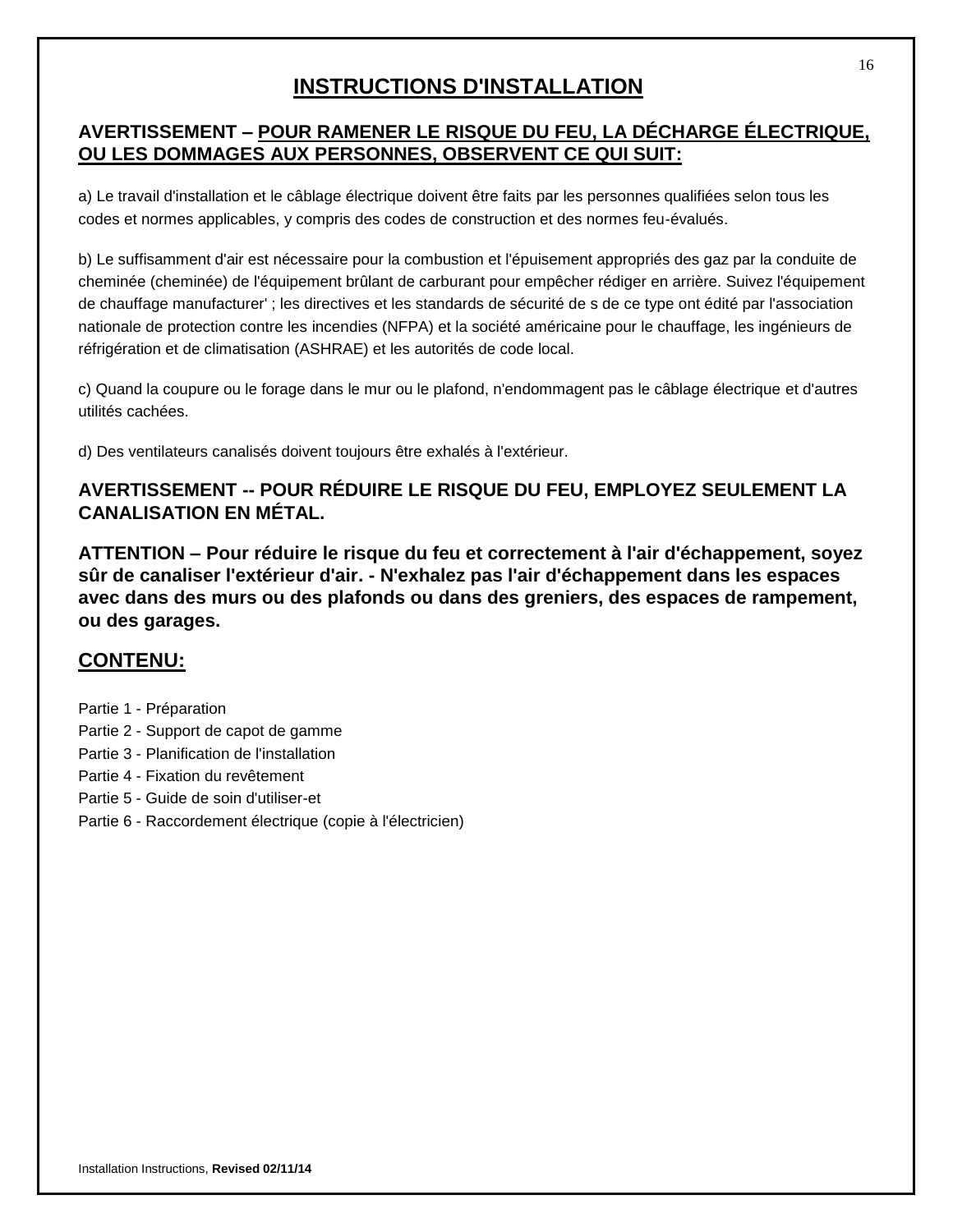## **PARTIE 1 Préparation**

La méthode suivante est l'installation standard. Il peut y avoir quelques différents cas selon la structure où le support est placé ou la forme et l'état de support du capot en bois. En ce cas, chargez-vous svp de la meilleure manière selon l'état de l'endroit où le capot de gamme est installé.



## **AVERTISSEMENT!**

• Si le capot de gamme n'est pas installé correctement, ce pourrait devenir isolé et chute.

• Assurez-vous que le conduit en métal ne touche pas d'autres matériaux en métal/logement, autrement le feu ou la décharge électrique pourrait résulter.

Ce capot de gamme est conçu pour décharger vers le haut à partir de l'unité, mais peut exhaler horizontal audessus de l'unité. Pour la décharge verticale, travail couru de conduit entre l'endroit de capot et l'endroit de chapeau de toit.

Pour obtenir le meilleur résultat, employez un nombre minimum de transitions et de coudes. Soyez sûr d'attacher un chapeau de toit/mur pour éviter la pluie d'entrer dans le conduit d'échappement.



L'unité de capot de gamme devrait être montée à un revêtement qui a les dimensions indiquées dans le diagramme. Installez le revêtement solidement après avoir vérifié que la taille d'ouverture du revêtement est identique que la figure montrée.

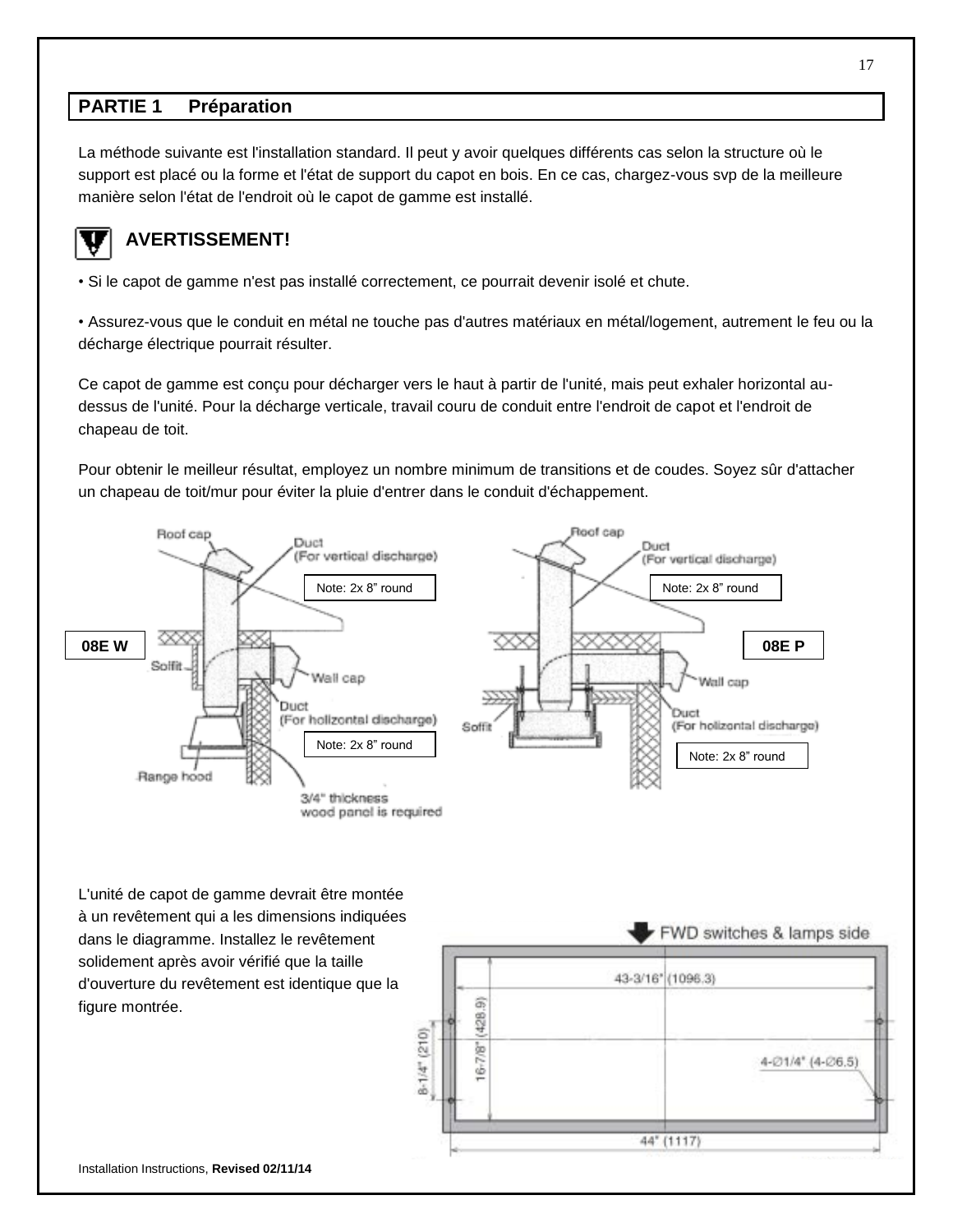# **W** AVERTISSEMENT!

• La forme de revêtement illustrée en ce manuel d'installation est seulement pour la référence.

• Quand le revêtement est installé dans le capot en bois, l'intérieur du capot en bois placé au-dessus de la surface à cuire doit être entièrement couvert par la barrière en métal comprenant les rebords inférieurs. Choisissez un revêtement approprié et metal la barrière selon la taille et la forme du capot en bois et l'installez correctement.

• Le revêtement devrait être installé étroitement. Si l'installation de revêtement n'est pas correcte, l'unité de capot de gamme peut devenir isolée et chute.

## **PARTIE 2 Support de capot de gamme**



# *IMPORTANT NOTE d'INSTALLATION*

#### **Dépose du panneau avant**

Avant la dépose de l'acier inoxydable panneau avant de l'appareil, vous devez d'abord retirer le bouton en aluminium sur le contacteur d'intensité lumineuse. Ceci est accompli en desserrant la vis de réglage située sur le côté du bouton, au moyen d'une clé allen (non fourni). Desserrer la vis de réglage lentement, jusqu'à ce que vous pouvez faire glisser le bouton hors de l'arbre du commutateur.

Procéder au retrait des vis qui maintiennent le panneau avant. Maintenez le panneau avant en place que vous desserrez les vis de sorte que le panneau avant ne tombe pas sur la cuisinière.

Lors de la mise en arrière sur le panneau avant et bouton en aluminium, NE PAS trop serrer les vis de réglage comme cela peut causer des dommages sur le filetage de la vis à bouton.

#### **Procédé de support pour 08E W (support de mur)**

Avant le montage, assurez-vous qu'un panneau en bois pour monter le capot de gamme est fixe sur le mur où le capot de gamme est installé.

#### *Note:*

*Si aucun panneau en bois n'est trouvé sur le mur, soyez sûr de préparer on se rapportant à la figure.*

Alignez 4 trous de vis du revêtement et étendez-vous capot, puis les fixez solidement utilisant les vis fournies (M5×30) et écrous.

> *Note: Attachez tous les vis et écrous également.*

Installation Instructions, **Revised 02/11/14** 



Panneau de bois Mur Ventilateur Chemise

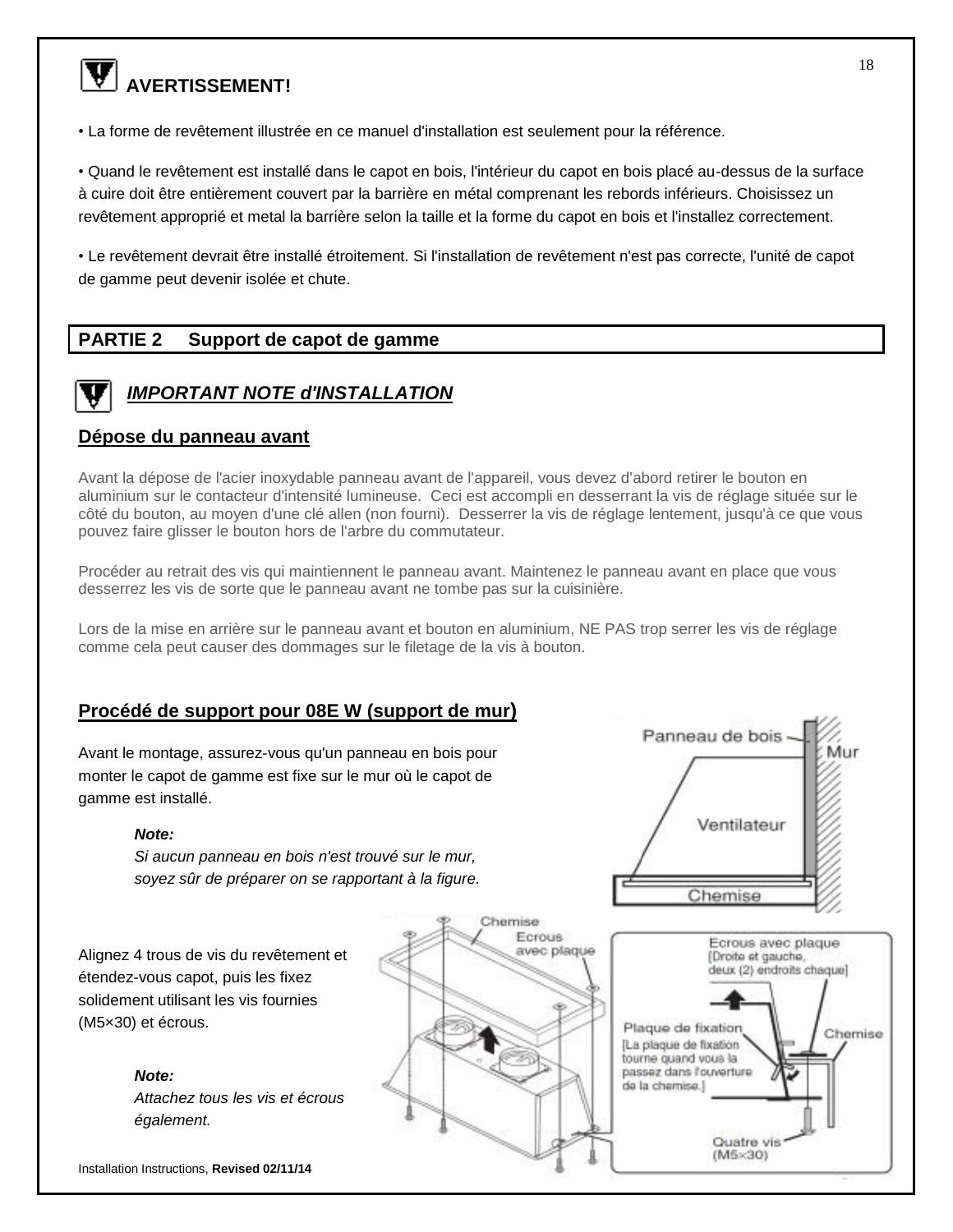Fixer les supports sur le corps fermement.

Insérez les vis en bois de rondelle-tête (M5.1×45) (non fourni) dans le mur de support pour aligner avec le trou de la serrure de parenthèse (left and right). Permettez environ 5mm entre les têtes de vis et le mur pour monter le capot de gamme.

Accrochez les trous de fixation provisoires de la parenthèse accrochante des vis en bois de rondelle-tête prepares dans l'étape précédente, et serrez les vis.

#### *Note:*

*Insérez fortement l'unité de pot d'échappement. dans le conduit*

fixation provisoires et serrez-les solidement.







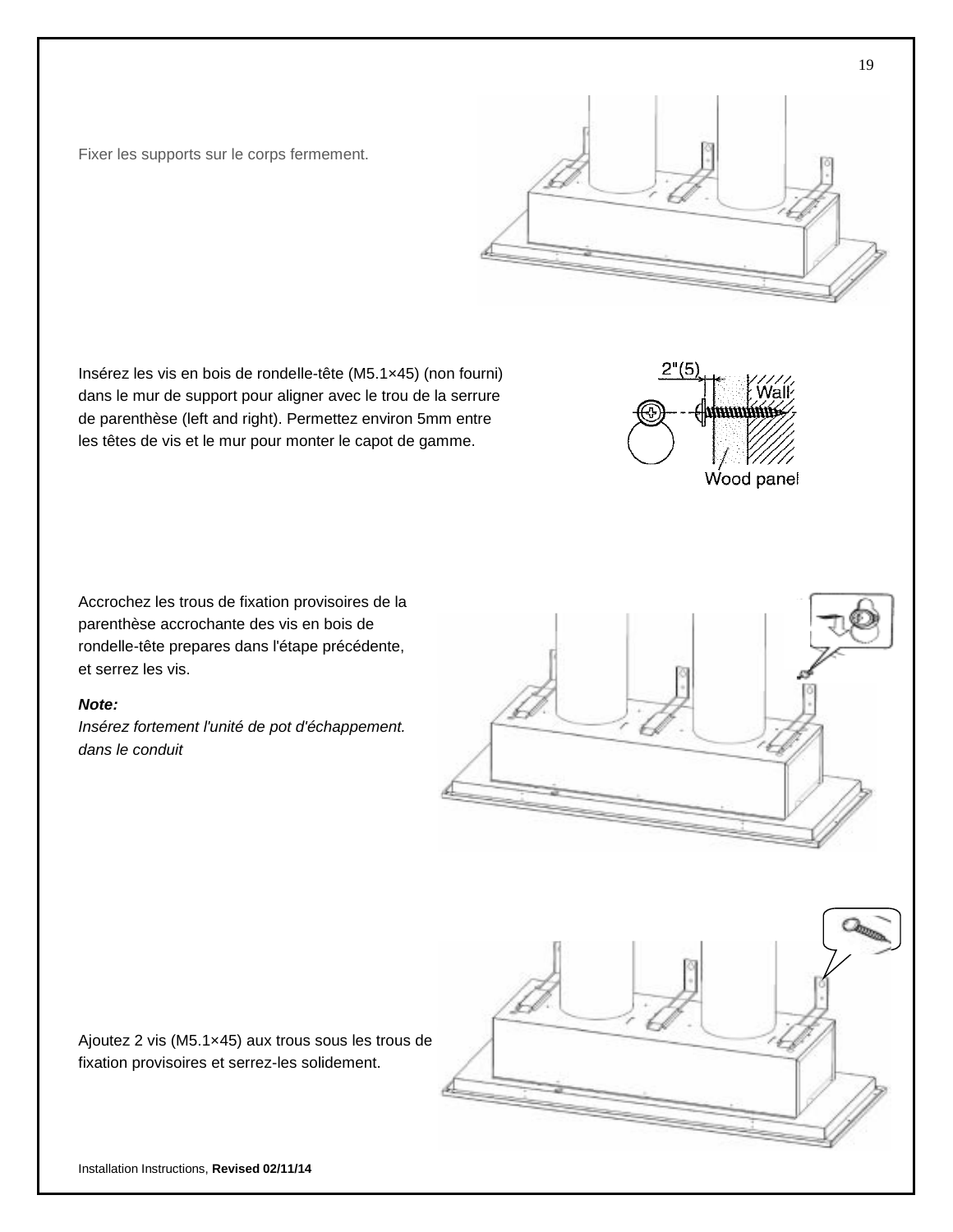

Rendez le joint de conduit bloqué et hermétique utilisant la bande inflammable telle que la bande en aluminium, etc. (non fournis).

# **INSTALLATEURS D'ATTENTION**

Les supports pour les installations de mur et d'île sont inclus.

Veuillez se référer aux accessoires pour le support approprié pour votre installation.

Le bâti de mur utilise les trois parenthèses accrochantes en forme de L. (Jetez le grand support rectangulaire.)

Le bâti d'île emploie le grand support rectangulaire. (Jetez les trois parenthèses accrochantes en forme de L.)

#### **Procédé de support pour 08E P (support de plafond)**

Mettez 4 toutes les tiges de fil (boulon d'anchrage de pouce de 1/2, non fourni) dans les trous faisants le coin du support, et fixez-les utilisant des rondelles, des rondelles à ressort, et des écrous. Placez le support sur le faisceau du plafond comme montré.

#### *Note:*

*Le support devrait être solidement attaché en ce moment pour simplifier installer le capot de gamme plus tard.*

Alignez 4 trous de vis du revêtement et étendez-vous capot, puis les fixez solidement utilisant les vis fournies (M5×30) et écrous.

#### *Note:*

*Attachez tous les vis et écrous également.*

Installation Instructions, **Revised 02/11/14** 





20

Chemise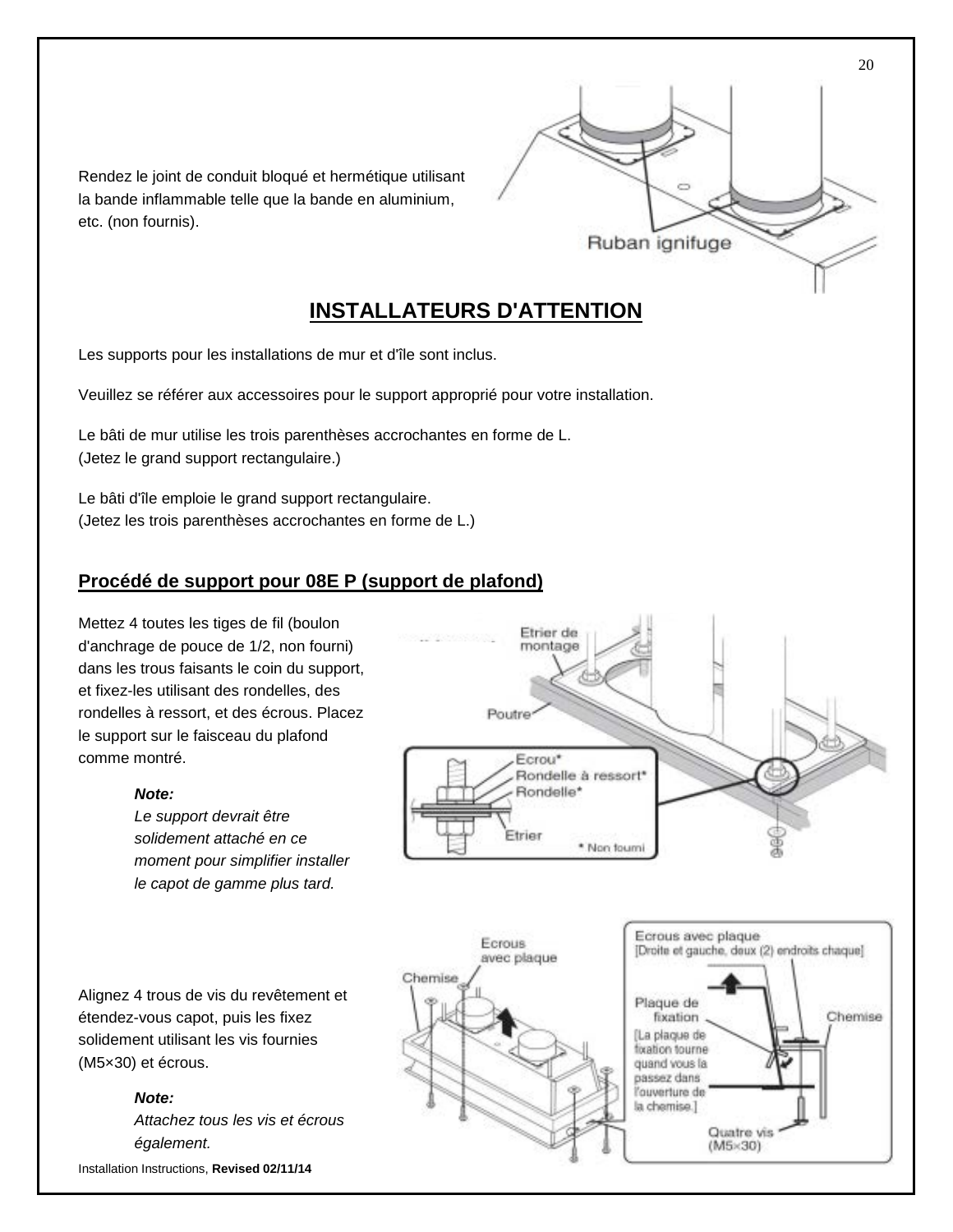

*Supportez le capot de gamme, tout en insérant l'unité de pot d'échappement dans le conduit, passez chacune des 4 tiges filetées par les trous du support.*

Utilisant des rondelles, les rondelles à ressort, et les doubles écrous, attachnt le capot de gamme à chacune des 4 tiges filetées solidement.

#### *Note:*

*Si le taping de l'extérieur est impossible, enlevez l'unité de pot d'échappement et insérez l'extrémité de conduit au capot de gamme directement, alors faites le taping d'intérieur sur l'extrémité de conduit. Soyez sûr d'attacher un chapeau de toit/mur avec l'amortisseur dans ce cas-ci.*

## **ACCESSOIRES**

**08E W/P** 

⊜



(©)



Nut with plate Island Mount bracket **Internal and Access pipe unit Screw M4x10** Wall Hanging bracket Four (4) pieces one (1) piece the contract one to the two four (4) pieces three (3) pieces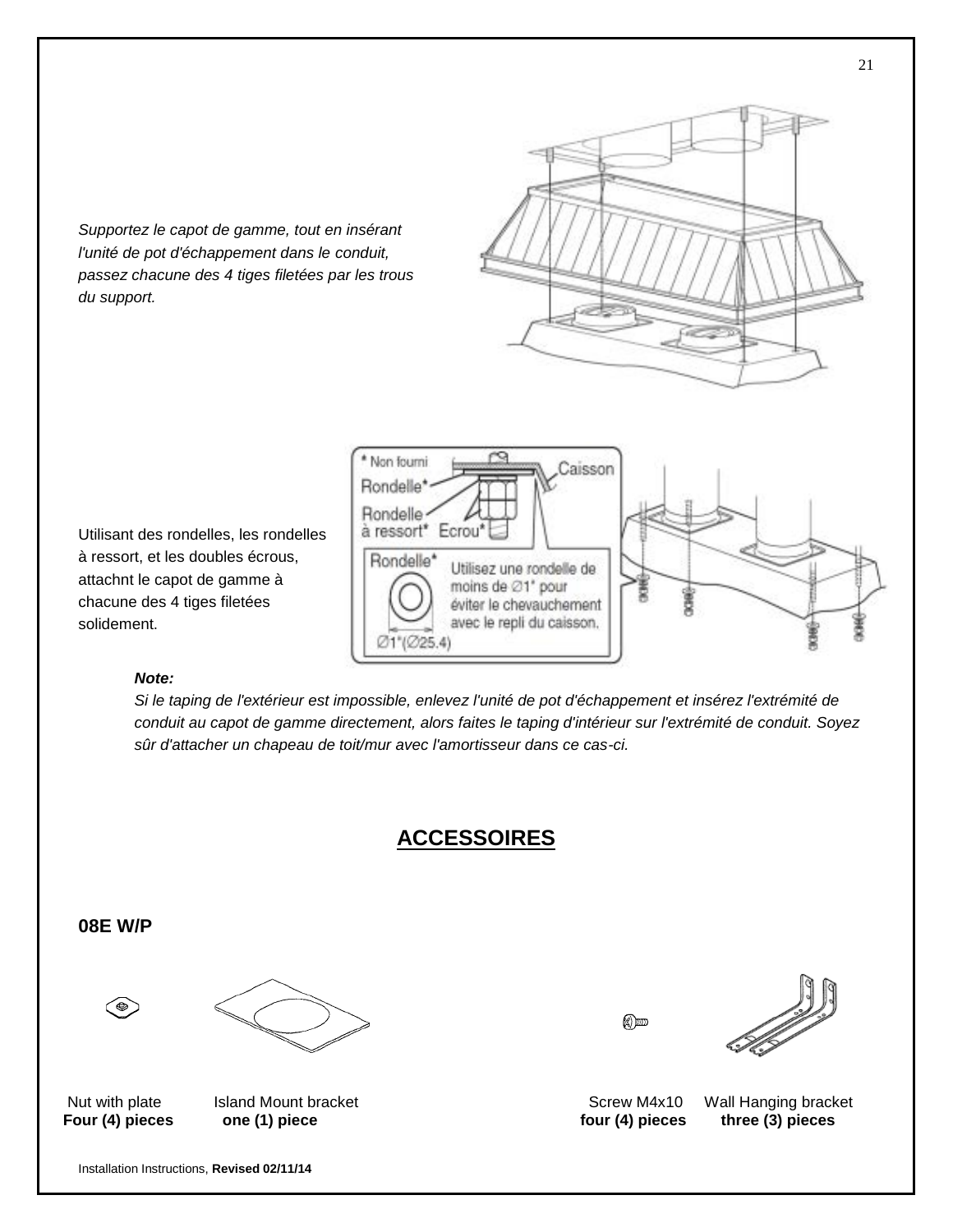# **SPECIFICATION SHEET - 08E W/P**

| 08E W/P VMI, Inc. Blower unit, Individual Specifications Dated January 8, 2014 |                                                                                |  |
|--------------------------------------------------------------------------------|--------------------------------------------------------------------------------|--|
| Model:                                                                         | 08E W/P Stainless Steel Front Cover Panel                                      |  |
| <b>Safety Standards:</b>                                                       | C-UL-US Listed                                                                 |  |
|                                                                                |                                                                                |  |
| <b>Dimensions:</b>                                                             |                                                                                |  |
| <b>Front Panel:</b>                                                            | 17 7/8" Deep x 45" Wide                                                        |  |
| <b>Housing Height:</b>                                                         | 9 1/2" High (with Dampers, 10 1/2" High)                                       |  |
| Weight:                                                                        | 35 lbs                                                                         |  |
|                                                                                |                                                                                |  |
| <b>Rated Voltage:</b>                                                          | 120 Volts                                                                      |  |
| <b>Rated Frequency:</b>                                                        | 60 Hz                                                                          |  |
| <b>Air Flow:</b>                                                               | Depends on In-line or Remote Blower CFM                                        |  |
|                                                                                |                                                                                |  |
| <b>Noise Level:</b>                                                            | N/A                                                                            |  |
|                                                                                |                                                                                |  |
| <b>Duct Dimension:</b>                                                         | (2) 8" Round Duct                                                              |  |
| <b>Exhaust Direction:</b>                                                      | Vertical Discharge from top, Horizontal with Elbow                             |  |
|                                                                                |                                                                                |  |
| <b>Installation:</b>                                                           | At 4 places on flange of body, use screws and nut plates for mounting to Liner |  |
|                                                                                | Wall mount with brackets provided, Island with threaded rod, not provided      |  |
|                                                                                |                                                                                |  |
| <b>Materials:</b>                                                              | Front Cover Panel - 304 Grade Stainless Steel, # 4 Brush Finish                |  |
|                                                                                | Housing Body - Electro-Galvanized Steel<br>Filters - Aluminum Mesh             |  |
|                                                                                |                                                                                |  |
| Switch:                                                                        | Variable 5 Amp Speed Control                                                   |  |
| Lighting:                                                                      | (3) 50 Watt MR16-GU10 Halogen Lamps                                            |  |
| <b>Electrical Wiring:</b>                                                      | PVC, 18 AWG                                                                    |  |
| <b>Accessories:</b>                                                            | Nut Plates with screws, Island Mount Panel & (3) Wall Brackets                 |  |
|                                                                                |                                                                                |  |
| <b>Optional Parts:</b>                                                         | Metal Liners, Rectangular & Custom Sized                                       |  |
|                                                                                |                                                                                |  |
| <b>Manual:</b>                                                                 | Installation/Operation Manual                                                  |  |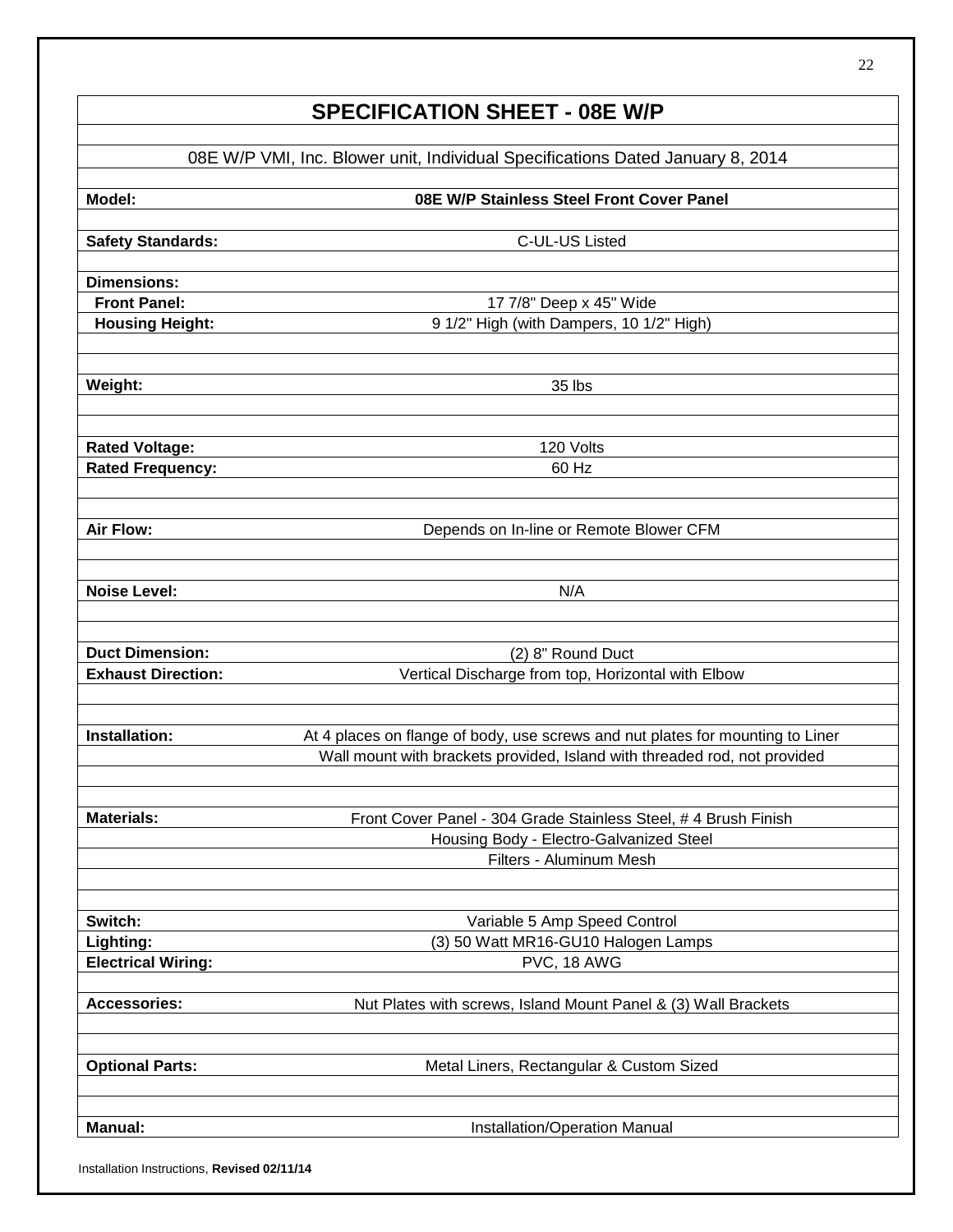## **PARTIE 3 Planification de l'installation**

Les modules de ventilation de 08E W/P séries sont conçus pour l'installation à l'intérieur des verrières en bois de capot. L'installation appropriée du revêtement est directement liée au matériel duquel la verrière faite sur commande est construite. Une personne qualifiée doit accomplir l'installation de cette unité. Prévoyez l'installation de sorte que tous les dégagements minimum soient rencontrés ou dépassés. Les dimensions montrées fournissent des dégagements minimum, sauf indication contraire. **Important:** Vous devez fournir l'encadrement structural et le support serré dans les secteurs dans lesquels vous fixez le revêtement à l'intérieur de votre verrière faite sur commande. Le manque de faire ainsi a pu tordre et endommager le revêtement et vider la garantie.

Installez toujours les produits de ventilation avec un chapeau approuvé de mur ou de toit. L'exécution de conduit est améliorée en employant en rond, travail sans heurt de conduit en métal au lieu de rectangulaire. Si des coudes multiples doivent être employés, assurez-vous qu'il y a un minimum de 24" du conduit droit entre deux coudes quelconques. Évitez "S" ou de nouveau aux configurations arrières provoquées par les coudes adjacents. Ne comptez pas sur seule bande de conduit pour sceller des joints de conduit. Utilisez les vis de tôle au besoin pour soutenir le conduit.

**AVERTISSEMENT! Pour l'exécution maximum de ventilation, le fond du capot ou le revêtement devrait être de 30 - 36 pouces (76.2 - 91.4 cm) au-dessus de la surface à cuire (le minimum est 24"). Ceci aurait typiquement comme conséquence le fond du capot étant 66 - 72 pouces (167.6 - 182.9 cm) au-dessus du plancher. Ces dimensions prévoient le fonctionnement sûr et efficace du capot. Observez toujours codes du bâtiment locaux.** 



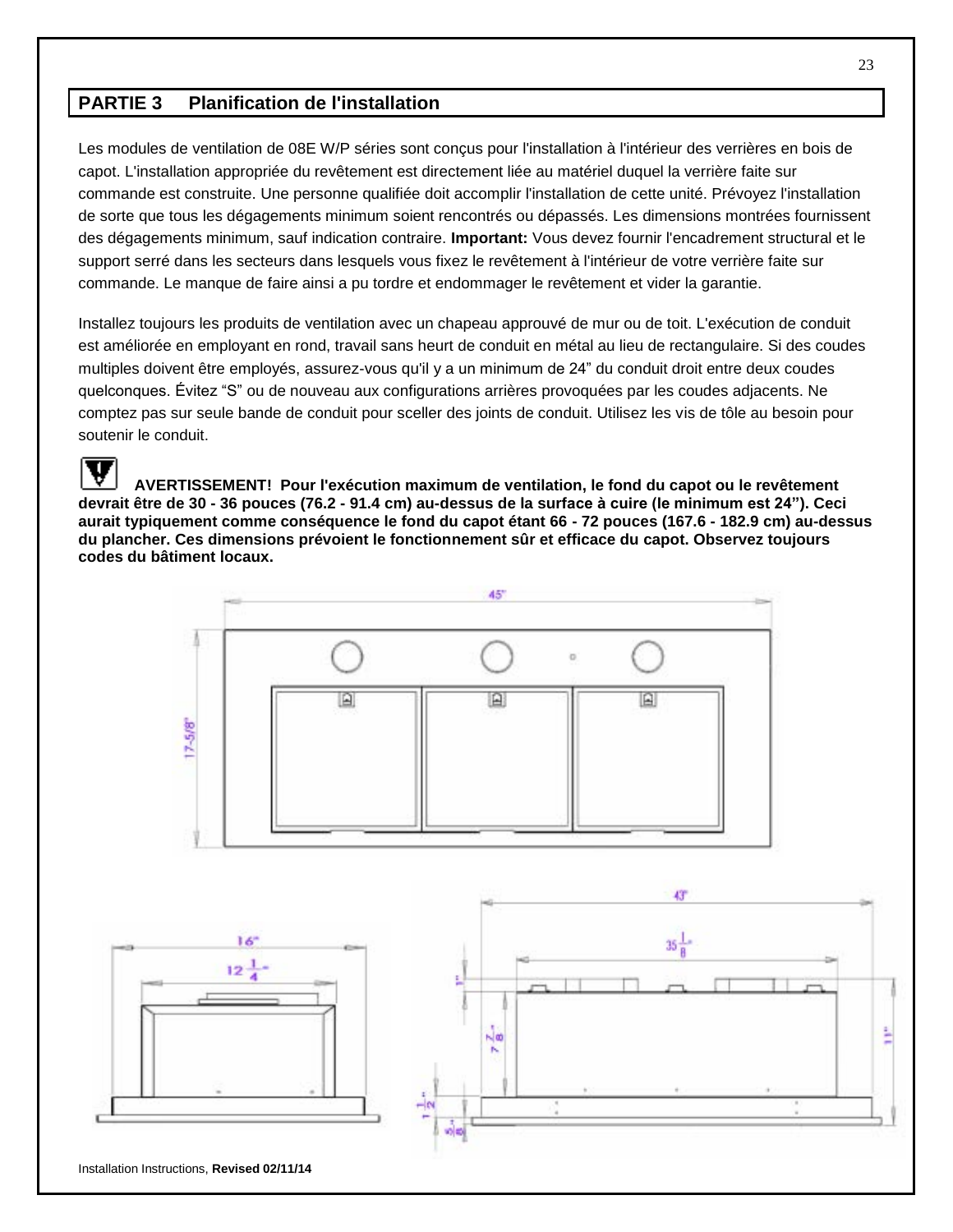

#### **PARTIE 4 Fixation du revêtement**

### **MONTAGE DU REVÊTEMENT**

#### **Note : Quelques capots auront 1/8" de cales en bois épaisses installées de chacun des quatre côtés de l'intérieur du capot et quelques capots n'auront pas des cales. C'est dû aux variations de conception.**

Insérez le revêtement dans le capot avec le fond de l'éclat de revêtement avec le fond du capot. Dans la plupart des cas vous devriez faire adapter un frottement. Si le revêtement n'a pas un frottement adapté vous pouvez utiliser la bande pour tenir temporairement le revêtement en place. Avec le revêtement en position, forez un 3/32" (0.094) du trou pilote 1/8" de diamètre (0.125) profondément dans chaque endroit de trou. Fixez le revêtement au capot utilisant vis en bois principale de casserole de ½ " de #8 X une 0.500) (fournie). Elle est fortement - a recommandé les vis soit main conduite pour réduire le risque de tourner les vis dehors dans le bois.

En cas vous avez un capot avec les cales en bois et l'ajustement est trop serré, enlèvent simplement un ou plusieurs des cales pour obtenir un ajustement approprié.

**Note : Tous les trous de montage devraient être employés pour assurer à installation proportionnée.**

V

#### **SE RELIER DANS LA PIPE DE PASSAGE**

Les modules de ventilation de 08E W/P séries viennent avec un collier de début en métal. Attachez le collier de début au conduit avec au moins trois vis équidistantes. Appliquez également la bande de conduit, de préférence le type en métal. Quelques installations, (où l'extérieur de cette partie du conduit n'est pas accessible) exigeront la bande en métal soient appliquées sur l'intérieur du conduit.

## **PARTIE 5 Guide de soin d'utiliser-et**

**AVERTISSEMENT!** N'actionnez pas le système de ventilateur sans filtres en place, ou avec sale, les filtres chargés par graisse.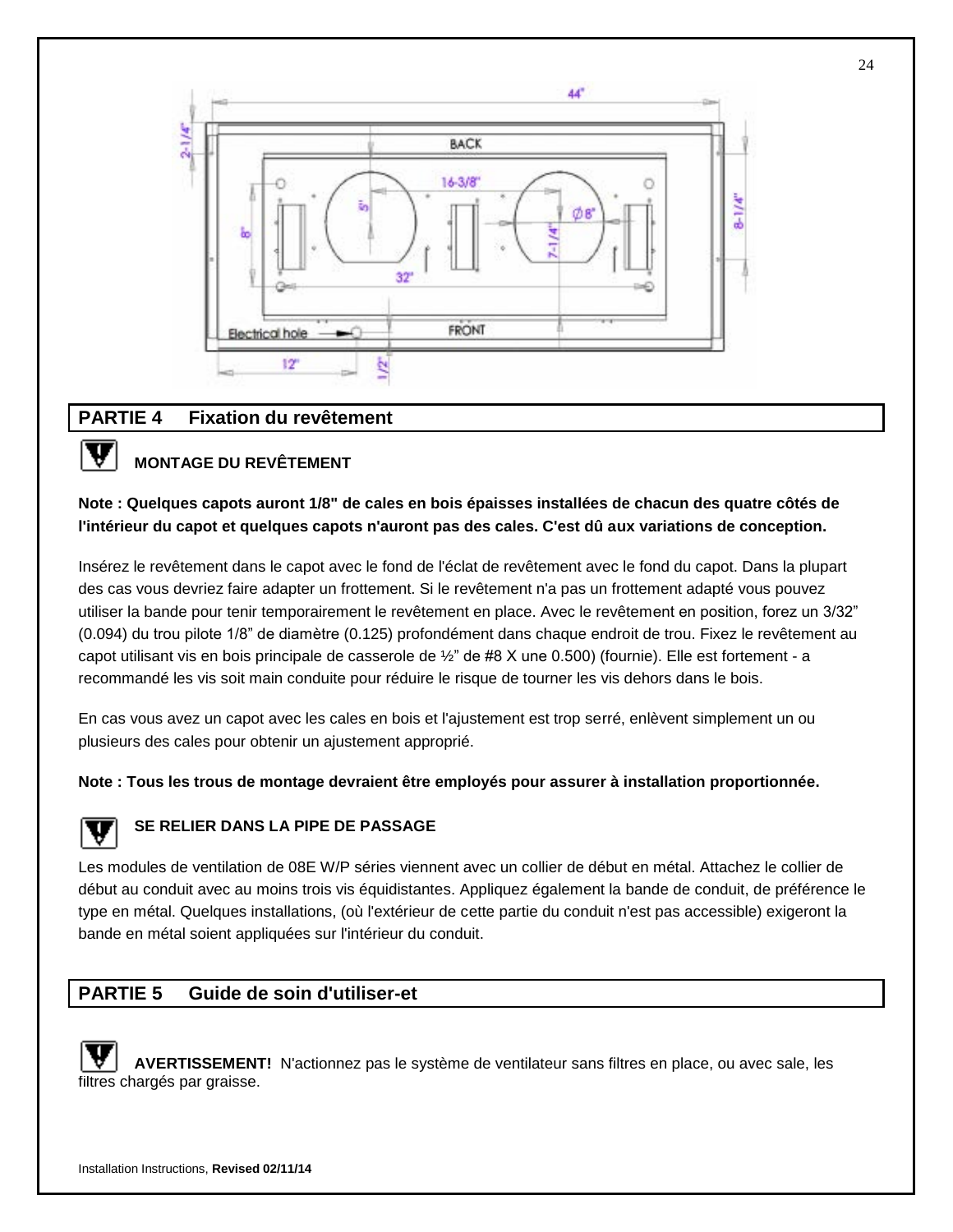

#### **COMMANDES D'OPÉ RATION:**

Activez toujours le ventilateur à l'aide des appareils de cuisson. Pour la meilleure exécution, allumez le ventilateur quelques minutes avant de commencer à faire cuire pour établir un modèle de flux d'air dans la salle. Ajustez la vitesse de l'hélice comme nécessaire. La commande centrale ajuste les lumières d'halogène et la bonne commande ajuste le ventilateur droit. La commande gauche ajuste le ventilateur gauche.

## **TIP D'É CONOMIE D'É NERGIE:**

É liminez les courants d'air à proximité en fermant les fenêtres et les portes voisines, en arrêtant des ventilateurs de plafond et en ajustant les sorties adjacentes de chauffage et de climatisation au besoin. Placez vos plus grandes casseroles sur les brûleurs arrière autant que possible. Nettoyez les filtres et graissez les surfaces chargées souvent pour améliorer l'efficacité. Utilisez toujours les couvercles sur le cookware pour maintenir la chaleur et l'humidité. Réduisez au minimum la quantité de liquide employée pour faire cuire la nourriture. Choisissez le cookware de la taille, du matériel et de la construction appropriés pour la tâche à cuire étant exécutée.

# **SOIN ET NETTOYAGE:**<br>L`**B** SOIN ET NETTOYAGE:

Le nettoyage approprié est nécessaire pour maintenir l'exécution et l'aspect, tout en également assurant l'exploitation sûre. La fréquence du nettoyage devrait être selon le type et la quantité de cuisson. Les meilleurs résultats seront réalisés en nettoyant les composants salis aussitôt que possible. Des filtres doivent être nettoyés régulièrement. Enlevez les filtres en saisissant le clip D sur l'avant de filtre et en tirant doucement. Saisissez l'avant du filtre pour l'enlever. Pour réinstaller le filtre, placez le bord arrière du filtre dans la parenthèse arrière de filtre. Poussez légèrement le filtre vers le dos du revêtement tout en pressant la partie antérieure vers le haut dans l'endroit.

Les filtres peuvent être à la main lavage nettoyé en eau chaude utilisant une solution détersive douce ou par le placement dans un lave-vaisselle automatique. Séchez les filtres avant la réutilisation.

**ATTENTION: La plupart de type commun garnitures d'épurateur rayera le revêtement.** Si un décapant disponible dans le commerce d'acier inoxydable est employé, il est important de lire les étiquettes pour des composés chlorés. Le chlore est une substance corrosive. Si ces composés sont présents, rincez complètement et séchez avec un chiffon non pelucheux mou. Suivez les instructions du fabricant polonais. Essuyez toujours les surfaces d'acier inoxydable avec le grain. N'essuyez jamais à travers le grain. Après nettoyage, réinstallez les filtres soigneusement.

#### **AMPOULES D'HALOGÈNE:**

Des ventilateurs sont conçus pour 50 watt MR16-GU10 Halogen Lamp. Ils peuvent être tout au plus maison ou épiceries achetée, par exemple, Lowe, Home Depot, McCoy, Menards ou Ace la valeur vraie.

## **PARTIE 6 Raccordement électrique (copie à l'électricien)** *(IMPORTANT : Copier cette page et la prochaine page pour votre programme d'installation électrique.)*

V **AVERTISSEMENT!** Assurez-vous que l'alimentation d'énergie est disconnected avant la marche à suivre. Vérifiez que l'alimentation d'énergie assortit les estimations trouvées sur l'étiquette de données d'appareils avant la marche à suivre. L'appareil complet doit être correctement fondu à tout moment quand le courant électrique est appliqué. Ne rectifiez pas l'appareil avec le fil (blanc) neutre d'approvisionnement de maison. Un fil de masse séparé doit être utilisé. Le manque d'accomplir les raccordements électriques correctement peut avoir comme conséquence les systèmes endommagés ou non fonctionnels. Suivez les instructions d'assurer soigneusement l'installation appropriée.

25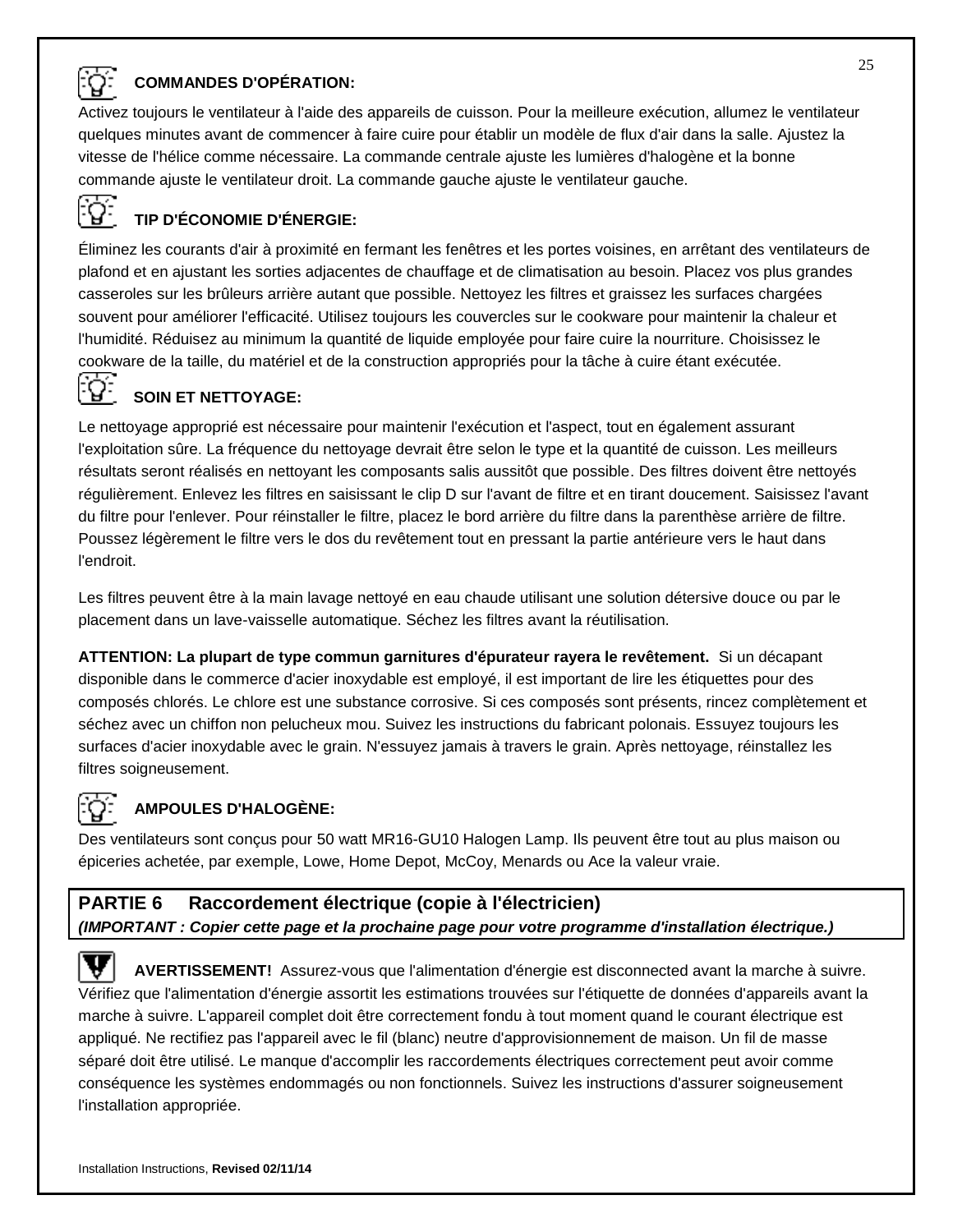Il est de la responsabilité du propriétaire de s'assurer qu'une personne qualifiée effectue le raccordement électrique de cet appareil. L'installation électrique, y compris la taille minimum de fil d'approvisionnement, doit être conforme au code électrique national ANSI/NFPA 70-1990 (ou dernière révision) et des codes locaux et des ordonnances. Une copie de cette norme peut être obtenue à partir : Association nationale de protection contre les incendies, 1 parc de Batterymarch, Quincy, le Massachusetts 02269-9101.

**INSTRUCTIONS:** Un service électrique de 15 à 20 ampères est recommandé pour l'alimentation électrique appropriée. Avant la détermination, calculez les estimations d'ampère basées sur l'étiquette de produit trouvée sur le module de 08E W/P séries. Observez toujours codes du bâtiment locaux. Utilisez toujours un circuit consacré. La ligne charge est calculée en ajoutant l'ampérage des lumières d'halogène à l'ampérage évalué du ventilateur. Si le ventilateur est évalué en watts plutôt que des ampères, divisez les watts par 120 et ceci te donnera l'estimation d'ampérage.

**ATTENTION:** Le fil neutre (habituellement blanc) pour le ventilateur doit se relier au même fil neutre qui vient du panneau électrique au revêtement.

#### **Installé en usine à régime variable détails de câblage**

 $\overline{a}$ 

| Noir         | 120 Volts AC de panneau électrique (généralement le noir) |
|--------------|-----------------------------------------------------------|
| <b>Blanc</b> | Position neutre du panneau électrique (blanc)             |
| Vert         | La masse de panneau électrique (généralement en vert)     |

## **SCHÉMA de CẤBLAGE 08E W/P Series Models**

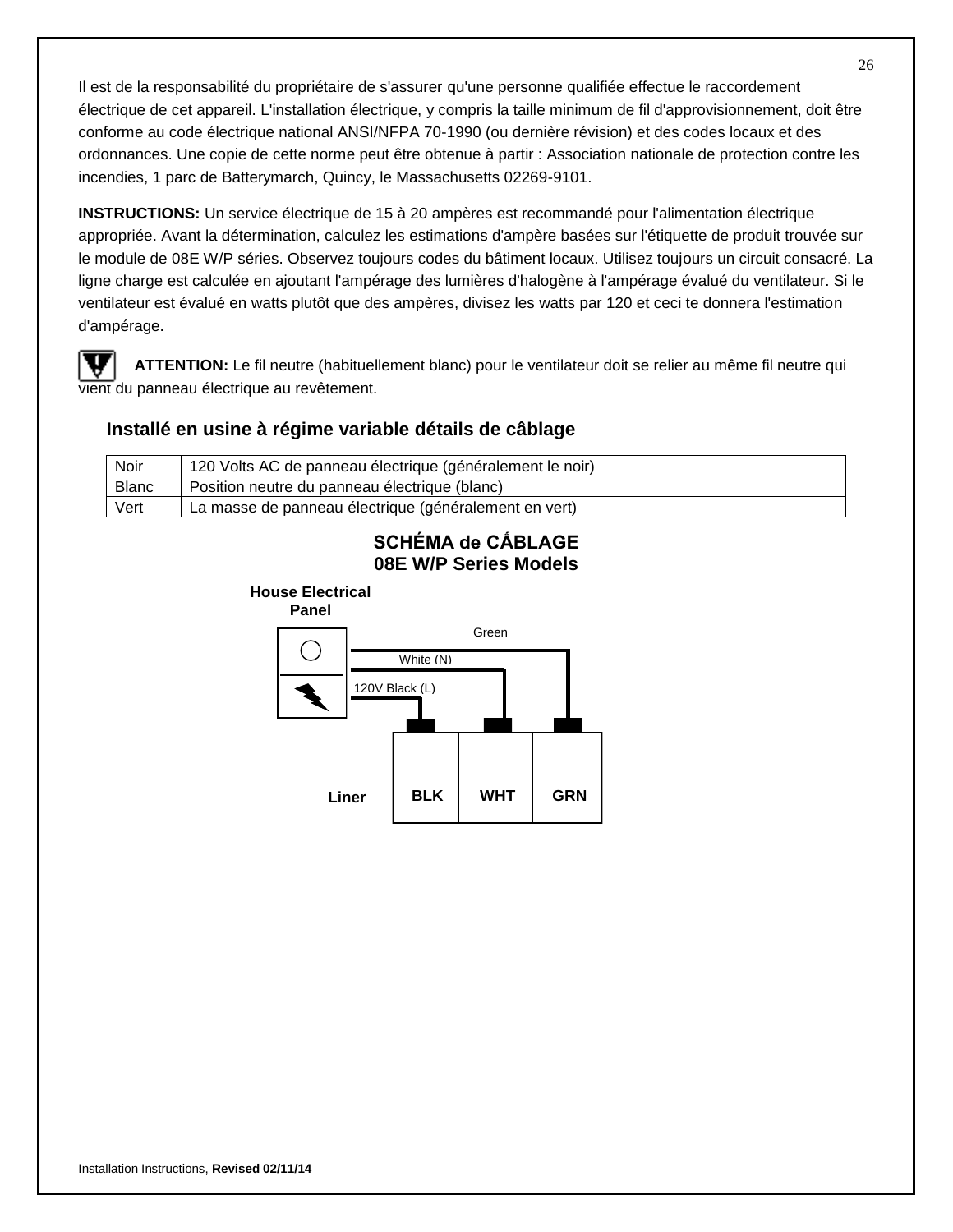